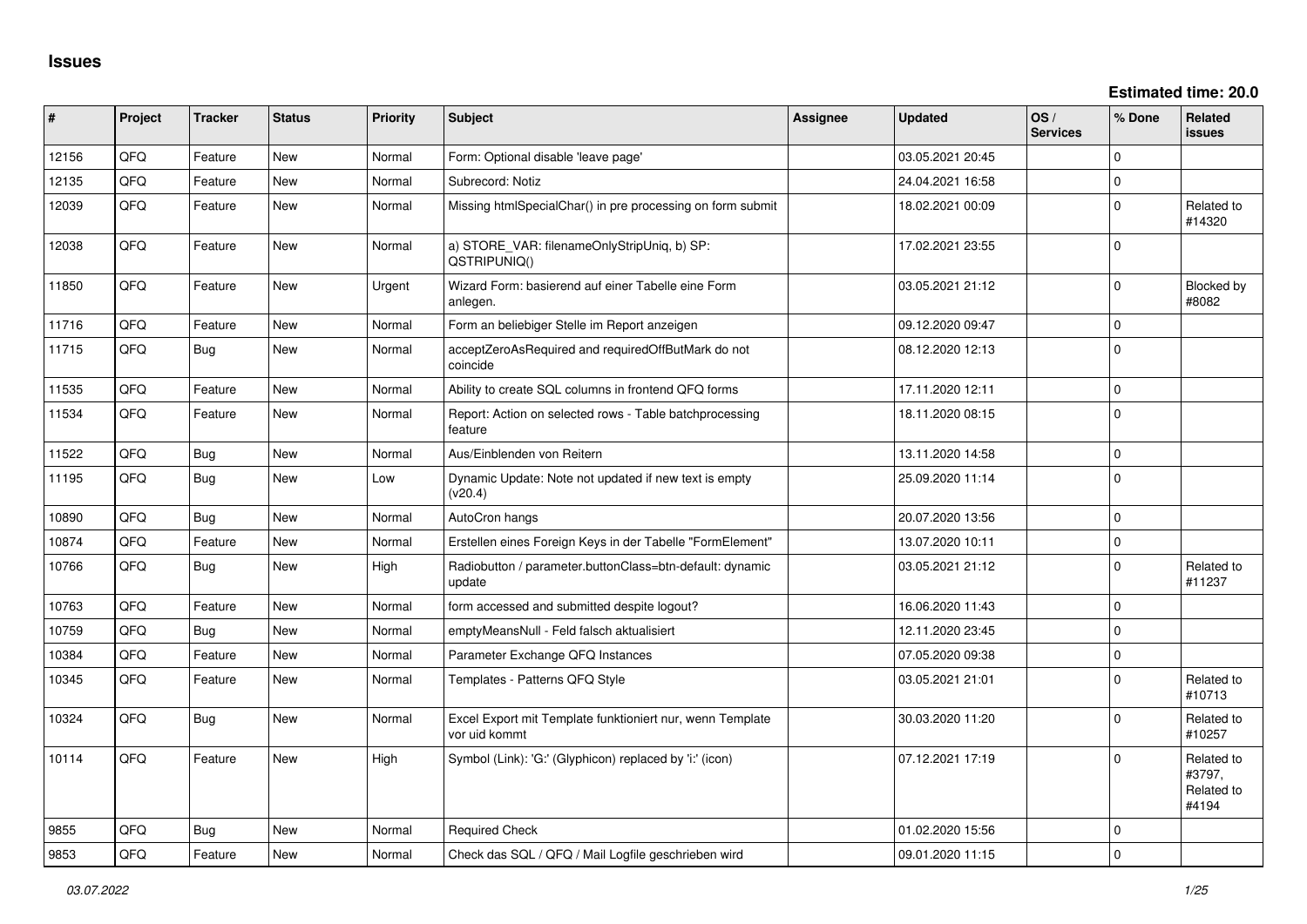| #     | Project | <b>Tracker</b> | <b>Status</b>     | <b>Priority</b> | Subject                                                                              | Assignee | <b>Updated</b>   | OS/<br><b>Services</b> | % Done      | Related<br><b>issues</b> |
|-------|---------|----------------|-------------------|-----------------|--------------------------------------------------------------------------------------|----------|------------------|------------------------|-------------|--------------------------|
| 4194  | QFQ     | Feature        | In Progress       | Normal          | Bootstrap 4 ist jetzt offiziel                                                       |          | 03.05.2021 20:47 |                        | $\Omega$    | Related to<br>#10114     |
| 10738 | QFQ     | Feature        | Some day<br>maybe | Normal          | CORS headers for external API requests                                               |          | 10.06.2020 14:00 |                        | $\mathbf 0$ |                          |
| 9126  | QFQ     | Bug            | Some day<br>maybe | Normal          | hidden Form elements are present in page source                                      |          | 02.01.2021 18:41 |                        | $\Omega$    |                          |
| 9024  | QFQ     | Bug            | Some day<br>maybe | Normal          | QFQ Einarbeitung                                                                     |          | 01.02.2020 15:56 |                        | $\Omega$    |                          |
| 9020  | QFQ     | <b>Bug</b>     | Some day<br>maybe | Normal          | radio mit buttonClass und dynamicUpdate lassen sich nicht<br>kombinieren             |          | 11.12.2019 16:01 |                        | $\mathbf 0$ |                          |
| 8056  | QFQ     | Feature        | Some day<br>maybe | Normal          | Termin Organisation (Reservation)                                                    |          | 01.02.2020 23:19 |                        | $\Omega$    | Related to<br>#8658      |
| 7921  | QFQ     | Feature        | Some day<br>maybe | Normal          | Rest API Export: URL kuerzer machen                                                  |          | 01.02.2020 23:19 |                        | $\Omega$    |                          |
| 7402  | QFQ     | Bug            | Some day<br>maybe | Normal          | thumbnail cache: outdated picture when permission denied<br>and permission resolved. |          | 01.02.2020 23:20 |                        | $\Omega$    |                          |
| 7281  | QFQ     | Bug            | Some day<br>maybe | Normal          | Subrecords: on large screen separator line too short                                 |          | 01.02.2020 23:19 |                        | $\Omega$    |                          |
| 7278  | QFQ     | Feature        | Some day<br>maybe | Normal          | Form: Wert vordefinieren der immer gesetzt wird                                      |          | 02.05.2021 09:27 |                        | $\Omega$    |                          |
| 7229  | QFQ     | Feature        | Some day<br>maybe | Normal          | New FormElement.type: Button                                                         |          | 01.02.2021 12:32 |                        | $\Omega$    |                          |
| 7108  | QFQ     | Feature        | Some day<br>maybe | Normal          | <b>QFQ Wrap Elements</b>                                                             |          | 11.12.2019 16:01 |                        | $\Omega$    |                          |
| 7106  | QFQ     | Feature        | Some day<br>maybe | Normal          | Beispiel Nummerierung von Rows in Report                                             |          | 11.12.2019 16:01 |                        | $\mathbf 0$ |                          |
| 7105  | QFQ     | Feature        | Some day<br>maybe | Normal          | Beispiel wie man in einer zweiten Tabelle speichert.                                 |          | 11.12.2019 16:01 |                        | $\mathbf 0$ |                          |
| 7104  | QFQ     | Feature        | Some day<br>maybe | Normal          | Manual: hint about escaping if '\r' appears in mail body                             |          | 11.12.2019 16:01 |                        | $\Omega$    |                          |
| 7101  | QFQ     | Bug            | Some day<br>maybe | Normal          | 'form' in SIP and 'report' - breaks                                                  |          | 01.02.2020 23:20 |                        | $\Omega$    |                          |
| 7100  | QFQ     | Feature        | Some day<br>maybe | Normal          | Download: log access, max downloads, time limit                                      |          | 01.02.2020 23:19 |                        | $\Omega$    |                          |
| 6992  | QFG     | Feature        | Some day<br>maybe | Normal          | DB exception: Syntax Highlight                                                       |          | 11.12.2019 16:01 |                        | $\Omega$    | Related to<br>#5450      |
| 6704  | QFQ     | Feature        | Some day<br>maybe | Normal          | Upload Mode: Bilder in Notizen rechts sollen aktuellen<br>Upload repräsentieren.     |          | 01.02.2020 23:19 |                        | $\Omega$    | Related to<br>#3264      |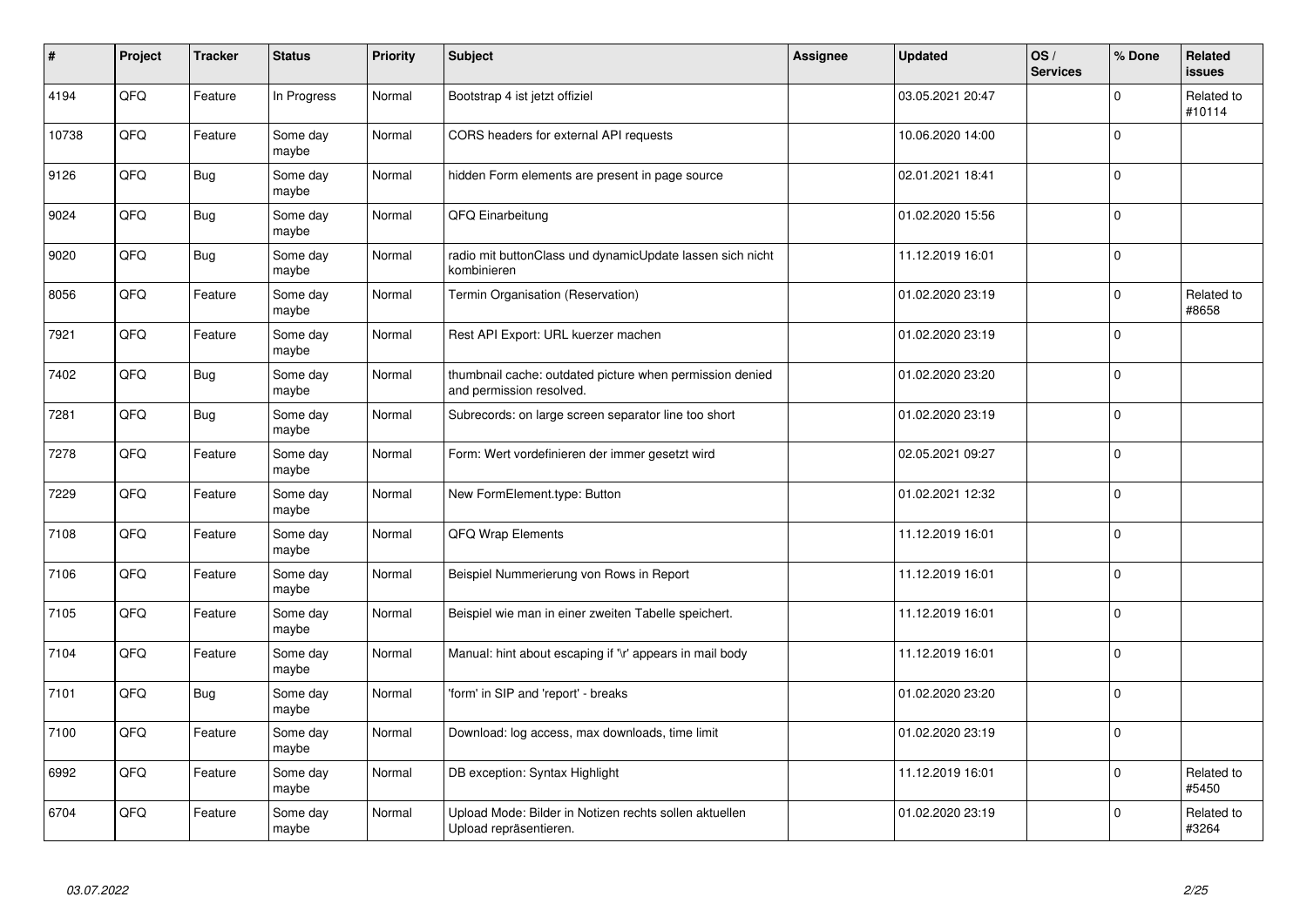| $\vert$ # | Project | <b>Tracker</b> | <b>Status</b>     | <b>Priority</b> | <b>Subject</b>                                                                    | Assignee | <b>Updated</b>   | OS/<br><b>Services</b> | % Done      | Related<br><b>issues</b> |
|-----------|---------|----------------|-------------------|-----------------|-----------------------------------------------------------------------------------|----------|------------------|------------------------|-------------|--------------------------|
| 6515      | QFQ     | Feature        | Some day<br>maybe | Normal          | Formular: Felder dynamisch ein/ausblenden                                         |          | 11.12.2019 16:02 |                        | $\Omega$    |                          |
| 6299      | QFQ     | Feature        | Some day<br>maybe | Normal          | Attack detection: log table with invalid SIP access                               |          | 11.12.2019 16:02 |                        | $\Omega$    | Related to<br>#3947      |
| 6288      | QFQ     | Feature        | Some day<br>maybe | Normal          | Best Practice: Erklaeren wie man ein Formular ganz in<br>'weiss' erstellen kann   |          | 11.12.2019 16:02 |                        | $\Omega$    |                          |
| 6084      | QFQ     | Feature        | Some day<br>maybe | Normal          | New escape type: 'D' - convert date                                               |          | 01.02.2020 23:19 |                        | $\Omega$    |                          |
| 6083      | QFQ     | Feature        | Some day<br>maybe | Normal          | Dynamic Update: Value Check via SQL                                               |          | 11.12.2019 16:02 |                        | $\mathbf 0$ |                          |
| 5923      | QFQ     | Feature        | Some day<br>maybe | Normal          | fillStoreSystemBySqlLate                                                          |          | 01.02.2020 23:19 |                        | $\Omega$    |                          |
| 5895      | QFQ     | Feature        | Some day<br>maybe | Normal          | Tutorial: List of all QFQ Features                                                |          | 01.02.2020 23:19 |                        | $\Omega$    |                          |
| 5893      | QFQ     | Feature        | Some day<br>maybe | Normal          | Edit on double-click                                                              |          | 01.02.2020 23:19 |                        | $\Omega$    | Related to<br>#5894      |
| 5892      | QFQ     | Feature        | Some day<br>maybe | Normal          | QFQ should use T3 API to manipulate FE GROUP<br>membership                        |          | 01.02.2020 23:20 |                        | $\Omega$    |                          |
| 5877      | QFQ     | Bug            | Some day<br>maybe | Normal          | FE.type=note:bsColumn strange behaviour                                           |          | 01.02.2020 23:19 |                        | $\Omega$    |                          |
| 5851      | QFQ     | Feature        | Some day<br>maybe | Normal          | Queue System implementieren: MQTT, RabbitMQ                                       |          | 01.02.2020 23:20 |                        | 0           | Related to<br>#5715      |
| 5850      | QFQ     | Feature        | Some day<br>maybe | Normal          | Deployment: In QFQ Doc best practice fuer zeitgemaesses<br>Deployment beschreiben |          | 01.02.2020 23:20 |                        | $\mathbf 0$ |                          |
| 5805      | QFQ     | Feature        | Some day<br>maybe | Normal          | TypeAHead SQL value instead of key stored                                         |          | 01.02.2020 23:19 |                        | $\Omega$    | Related to<br>#5444      |
| 5783      | QFQ     | Feature        | Some day<br>maybe | Normal          | <b>BPMN View/Edit</b>                                                             |          | 11.12.2019 16:02 |                        | $\mathbf 0$ |                          |
| 5455      | QFQ     | Feature        | Some day<br>maybe | Normal          | Mail Redirects grld abhaengig                                                     |          | 01.02.2020 23:20 |                        | $\Omega$    |                          |
| 5452      | QFQ     | Feature        | Some day<br>maybe | Normal          | Thumbnails from PDF: bad quality                                                  |          | 01.02.2020 23:20 |                        | $\Omega$    |                          |
| 5342      | QFQ     | Feature        | Some day<br>maybe | Normal          | link - with HTML Attributes                                                       |          | 01.02.2020 23:20 |                        | $\Omega$    | Related to<br>#14077     |
| 5160      | QFQ     | Feature        | Some day<br>maybe | Normal          | QFQ collaborative / together.js, ShareJS, y-js, collaborative,                    |          | 11.12.2019 16:02 |                        | $\Omega$    |                          |
| 5129      | QFQ     | Feature        | Some day<br>maybe | Normal          | Reports: SQL fuer x Achse und y Achse                                             |          | 11.12.2019 16:02 |                        | $\Omega$    |                          |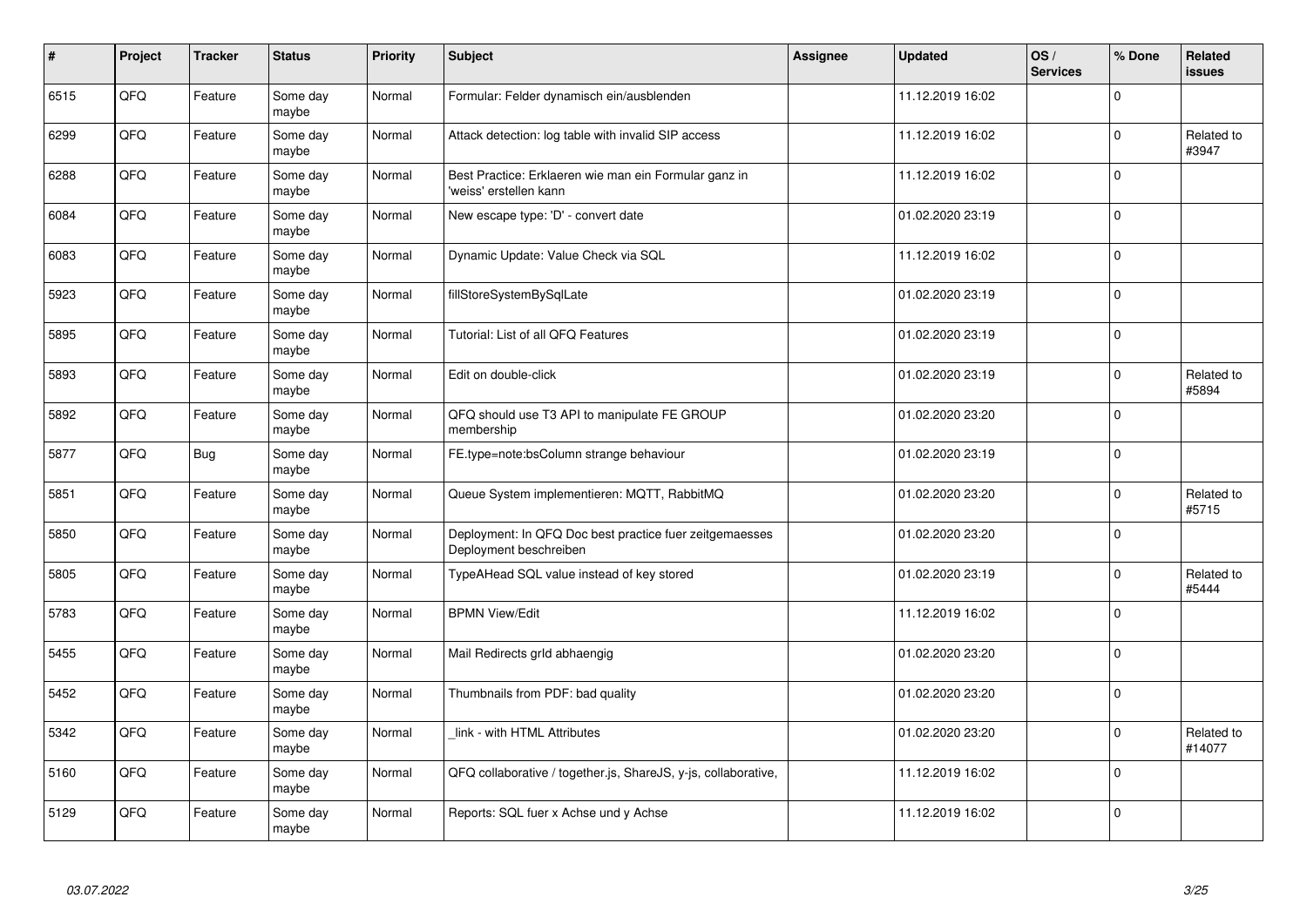| #    | Project | <b>Tracker</b> | <b>Status</b>     | <b>Priority</b> | <b>Subject</b>                                                                                                                                                | <b>Assignee</b> | <b>Updated</b>   | OS/<br><b>Services</b> | % Done         | Related<br>issues                           |
|------|---------|----------------|-------------------|-----------------|---------------------------------------------------------------------------------------------------------------------------------------------------------------|-----------------|------------------|------------------------|----------------|---------------------------------------------|
| 4974 | QFQ     | Feature        | Some day<br>maybe | Normal          | Long polling - inform all listening clients of changes                                                                                                        |                 | 11.12.2019 16:02 |                        | $\Omega$       |                                             |
| 4816 | QFQ     | Feature        | Some day<br>maybe | Normal          | Templates for QFQ Reports (Tables, Radios, )                                                                                                                  |                 | 01.02.2020 23:20 |                        | $\mathbf 0$    |                                             |
| 4719 | QFQ     | Feature        | Some day<br>maybe | Normal          | Custom Message in Client in case of 'Browser tab close,<br>modification will be lost'                                                                         |                 | 01.02.2020 23:20 |                        | 0              |                                             |
| 4640 | QFQ     | Feature        | Some day<br>maybe | Normal          | Rename System Forms                                                                                                                                           |                 | 01.02.2020 23:20 |                        | $\mathbf 0$    |                                             |
| 4627 | QFQ     | Feature        | Some day<br>maybe | Normal          | dbupdate: all tables - check 'create', 'modified' if it is possible<br>to change to default 'CURRENT_TIMESTAMP' and modified<br>'ON UPDATE CURRENT TIMESTAMP' |                 | 01.02.2020 23:20 |                        | $\Omega$       |                                             |
| 4626 | QFQ     | Feature        | Some day<br>maybe | Normal          | Mobile View: 'classBody=qfq-form-right' makes no sense                                                                                                        |                 | 01.02.2020 23:20 |                        | $\Omega$       |                                             |
| 4551 | QFQ     | Feature        | Some day<br>maybe | Normal          | Set 'pills' via dynamicUpdate to show/hide/disabled                                                                                                           |                 | 01.02.2020 23:20 |                        | $\mathbf 0$    | Related to<br>#3752                         |
| 4546 | QFQ     | Bug            | Some day<br>maybe | Normal          | NH: SIP storage is destroyed                                                                                                                                  |                 | 01.02.2020 23:20 |                        | $\mathbf 0$    |                                             |
| 4536 | QFQ     | Feature        | Some day<br>maybe | Normal          | FE upload: problem with delete if mutliple uploads an<br>FE.name="                                                                                            |                 | 01.02.2020 23:20 |                        | $\mathbf 0$    |                                             |
| 4446 | QFQ     | Feature        | Some day<br>maybe | Normal          | New FE get same feldContainerId as last modifed FE                                                                                                            |                 | 01.02.2020 23:20 |                        | $\mathbf 0$    |                                             |
| 4445 | QFQ     | Feature        | Some day<br>maybe | Normal          | template group: Option to simulate fieldset                                                                                                                   |                 | 28.06.2021 14:11 |                        | $\Omega$       |                                             |
| 4444 | QFQ     | Feature        | Some day<br>maybe | Normal          | FE.type=upload: detect mime type                                                                                                                              |                 | 11.12.2019 16:02 |                        | $\Omega$       | Related to<br>#4303                         |
| 4443 | QFQ     | Feature        | Some day<br>maybe | Normal          | Form: multiple secondary tables                                                                                                                               |                 | 01.02.2020 23:20 |                        | $\Omega$       |                                             |
| 4442 | QFQ     | Feature        | Some day<br>maybe | Normal          | Special Column Name: link - new symbol G (Glyph) to<br>choose any available symbol                                                                            |                 | 11.12.2019 16:02 |                        | $\Omega$       |                                             |
| 4441 | QFQ     | Bug            | Some day<br>maybe | Normal          | \$_SERVER Vars sollten nur aus dem Store genommen<br>werden - Code entsprechend anpassen.                                                                     |                 | 11.12.2019 16:02 |                        | $\Omega$       |                                             |
| 4440 | QFQ     | Feature        | Some day<br>maybe | Normal          | Manual.rst: explain how to. expand PHP Session to 4h                                                                                                          |                 | 11.12.2019 16:02 |                        | $\Omega$       |                                             |
| 4439 | QFQ     | Feature        | Some day<br>maybe | Normal          | Log: report all actions fired by an FE Element, incl. the<br>original directive (slaveld, sqllnsert, )                                                        |                 | 01.02.2020 23:20 |                        | $\Omega$       | Related to<br>#4432,<br>Related to<br>#5458 |
| 4435 | QFQ     | Feature        | Some day<br>maybe | Normal          | Report: striptags - specify allowed tags                                                                                                                      |                 | 01.02.2020 23:20 |                        | $\overline{0}$ |                                             |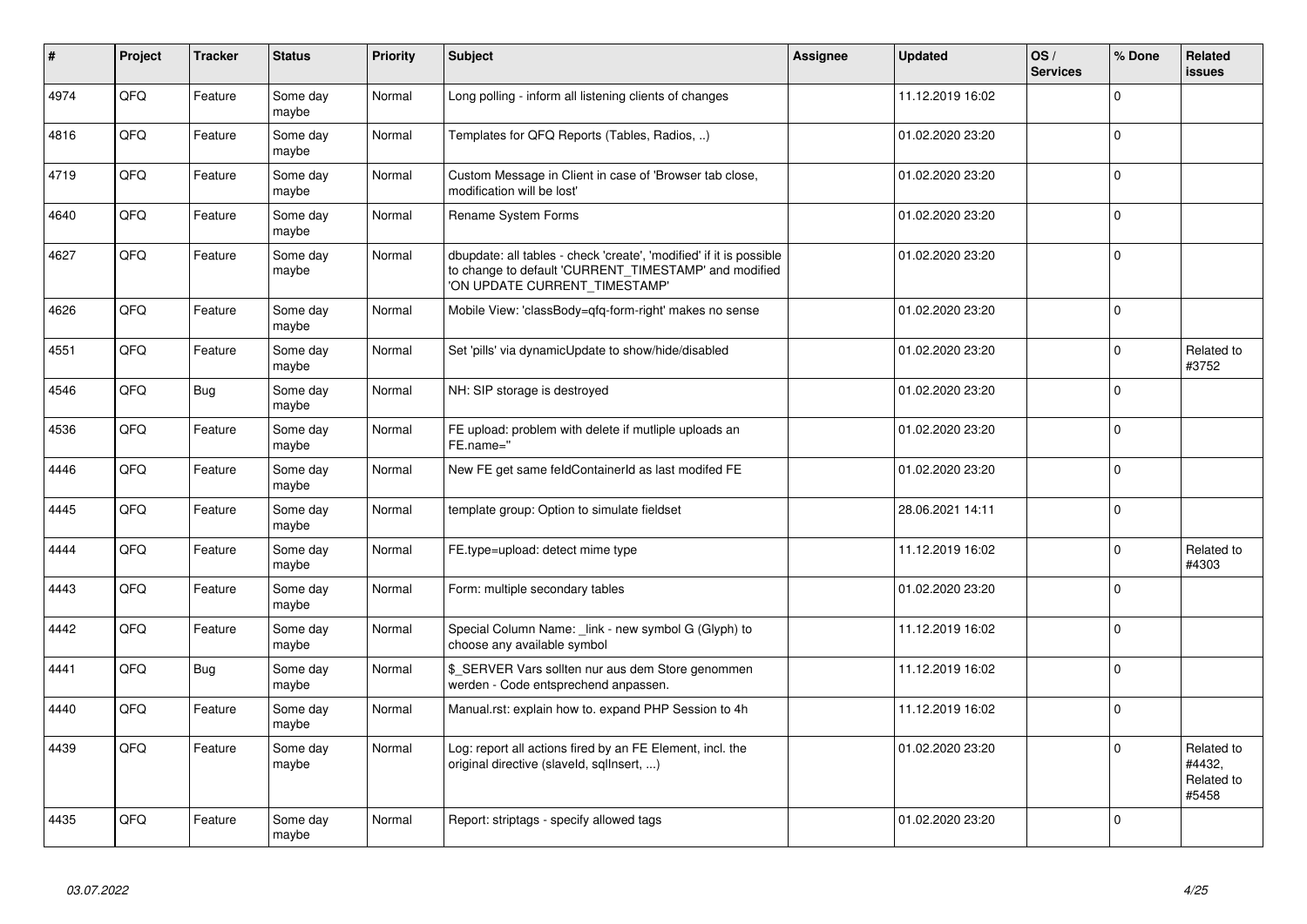| $\vert$ # | Project | <b>Tracker</b> | <b>Status</b>     | <b>Priority</b> | <b>Subject</b>                                                                                                                                           | <b>Assignee</b> | <b>Updated</b>   | OS/<br><b>Services</b> | % Done      | Related<br><b>issues</b>                    |
|-----------|---------|----------------|-------------------|-----------------|----------------------------------------------------------------------------------------------------------------------------------------------------------|-----------------|------------------|------------------------|-------------|---------------------------------------------|
| 4433      | QFQ     | Feature        | Some day<br>maybe | Normal          | Log when SIP will be destroyed by QFQ for any (security)<br>reason                                                                                       |                 | 01.02.2020 23:20 |                        | $\Omega$    | Related to<br>#4432.<br>Related to<br>#5458 |
| 4138      | QFQ     | Bug            | Some day<br>maybe | Normal          | style fehlt                                                                                                                                              |                 | 11.12.2019 16:03 |                        | $\Omega$    |                                             |
| 4122      | QFQ     | Bug            | Some day<br>maybe | Normal          | file: Render Mode hat keinen Effekt                                                                                                                      |                 | 11.12.2019 16:03 |                        | $\Omega$    |                                             |
| 4027      | QFQ     | Feature        | Some day<br>maybe | Normal          | Missing: orange 'check' / 'bullet'                                                                                                                       |                 | 11.12.2019 16:03 |                        | $\Omega$    |                                             |
| 3880      | QFQ     | Feature        | Some day<br>maybe | Normal          | Form 'Form': anlegen einer Tabelle                                                                                                                       |                 | 14.01.2021 10:12 |                        | 0           |                                             |
| 3879      | QFQ     | Feature        | Some day<br>maybe | Normal          | Form 'FormElement': Beim Feld 'name' rechts in der Notiz<br>einen Link einblenden - a) aktuelle Definition anzeigen, b)<br>Spalte in der Tabelle anlegen |                 | 11.12.2019 16:03 |                        | $\mathbf 0$ |                                             |
| 3878      | QFQ     | Feature        | Some day<br>maybe | Normal          | Form 'FormElement': Spalte 'name' typeAhead mit<br>Spaltennamen der Primarytable.                                                                        |                 | 11.12.2019 16:03 |                        | $\Omega$    |                                             |
| 3646      | QFQ     | Feature        | Some day<br>maybe | Normal          | Moeglichkeit HTML Tags in Reports auszugeben (zu<br>enkodieren: htmlspecialchars)                                                                        |                 | 11.12.2019 16:02 |                        | $\Omega$    | Related to<br>#14320                        |
| 3617      | QFQ     | Feature        | Some day<br>maybe | Normal          | Load javascripts at bottom                                                                                                                               |                 | 11.12.2019 16:02 |                        | $\Omega$    |                                             |
| 3567      | QFQ     | Feature        | Some day<br>maybe | Low             | 'Save', 'Close', 'New' als FormElement                                                                                                                   |                 | 11.12.2019 16:02 |                        | $\Omega$    |                                             |
| 3495      | QFQ     | Feature        | Some day<br>maybe | Normal          | Predifined Parameter werden nicht in '+' (add new record)<br>SIP gerendert.                                                                              |                 | 11.12.2019 16:02 |                        | $\mathbf 0$ |                                             |
| 2950      | QFQ     | Feature        | Some day<br>maybe | Normal          | Inhalt QFQ Records als File                                                                                                                              |                 | 11.12.2019 16:03 |                        | $\Omega$    |                                             |
| 1510      | QFQ     | Feature        | Some day<br>maybe | Normal          | jquery von google laden, falls das nicht geht lokal                                                                                                      |                 | 11.12.2019 16:03 |                        | $\Omega$    |                                             |
| 1253      | QFQ     | Feature        | Some day<br>maybe | Normal          | QF: Colorpicker                                                                                                                                          |                 | 11.12.2019 16:03 |                        | $\Omega$    |                                             |
| 1251      | QFQ     | Feature        | Some day<br>maybe | Normal          | QF: Combo                                                                                                                                                |                 | 11.12.2019 16:03 |                        | $\Omega$    |                                             |
| 1234      | QFQ     | Feature        | Some day<br>maybe | Normal          | QF: Record numbering: Im Grid soll in Spalte 1 optional die<br>laufende Nummer der Records angezeigt werden.                                             |                 | 01.02.2020 23:20 |                        | $\Omega$    |                                             |
| 955       | QFQ     | Feature        | Some day<br>maybe | Normal          | QF: Notizen vor/nach dem Form                                                                                                                            |                 | 01.02.2020 23:20 |                        | $\mathbf 0$ |                                             |
| 880       | QFQ     | Feature        | Some day<br>maybe | Urgent          | Security: PHP, SQL Injection, XSS                                                                                                                        |                 | 03.05.2021 21:14 |                        | $\Omega$    | Related to<br>#14320                        |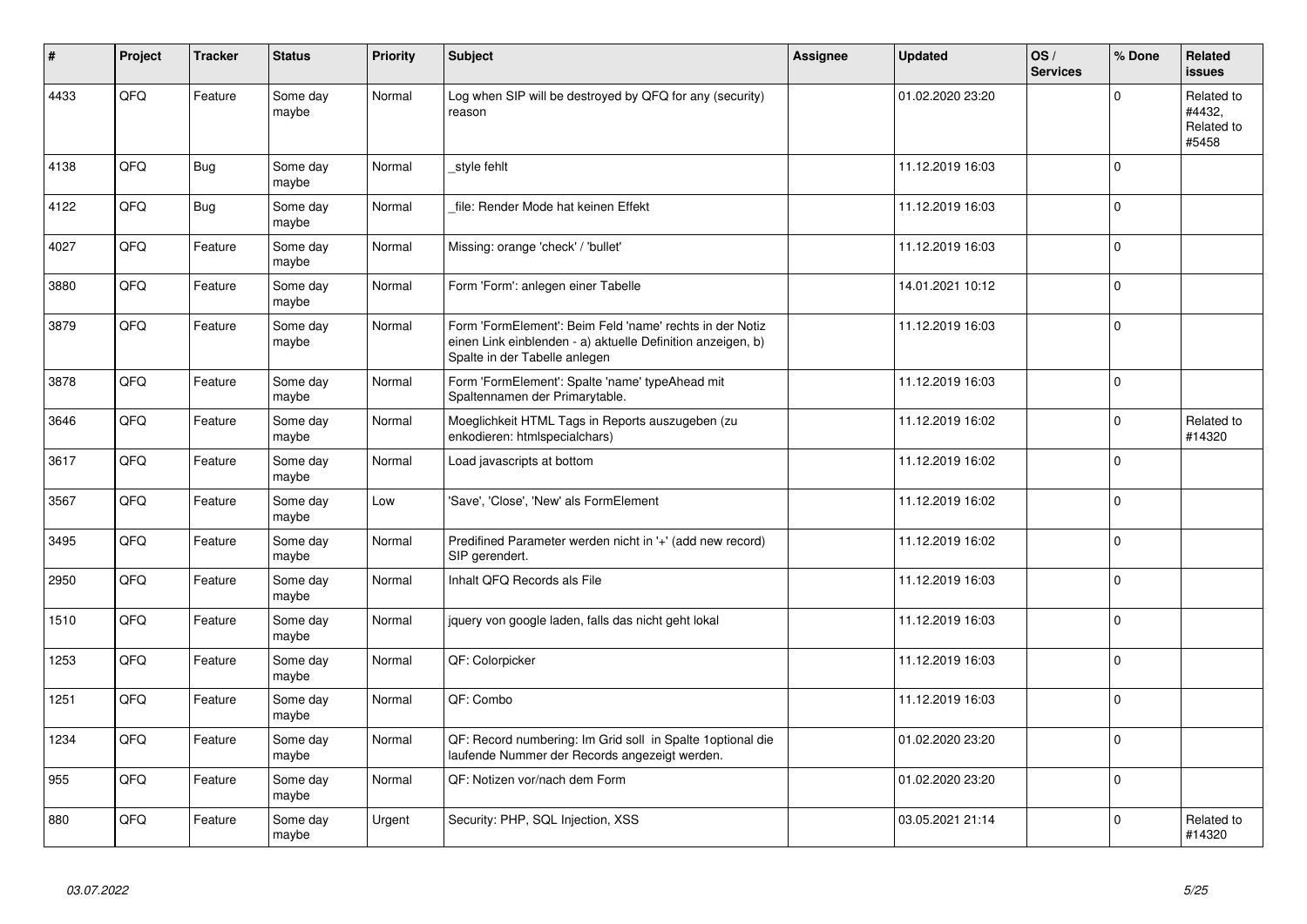| #     | Project | <b>Tracker</b> | <b>Status</b>     | <b>Priority</b> | <b>Subject</b>                                                                       | Assignee        | <b>Updated</b>   | OS/<br><b>Services</b> | % Done      | Related<br><b>issues</b>                                              |
|-------|---------|----------------|-------------------|-----------------|--------------------------------------------------------------------------------------|-----------------|------------------|------------------------|-------------|-----------------------------------------------------------------------|
| 1623  | QFQ     | Feature        | Some day<br>maybe | Normal          | RealURL                                                                              |                 | 11.12.2019 16:03 |                        | 30          |                                                                       |
| 14185 | QFQ     | Feature        | <b>New</b>        | Normal          | External/Autocron.php - better suitable directory                                    | Support: System | 28.05.2022 11:03 |                        | $\mathbf 0$ |                                                                       |
| 13647 | QFQ     | Bug            | <b>New</b>        | Normal          | Autofocus funktioniert nicht auf Chrome                                              | Benjamin Baer   | 19.03.2022 17:44 |                        | $\Omega$    |                                                                       |
| 13528 | QFQ     | <b>Bug</b>     | <b>New</b>        | Normal          | gfg.io > releases: es wird kein neues Release angelegt                               | Benjamin Baer   | 19.03.2022 17:46 |                        | $\Omega$    |                                                                       |
| 12556 | QFQ     | Feature        | <b>New</b>        | Normal          | Pills Title: colored = static or dynamic on allrequiredgiven                         | Benjamin Baer   | 19.03.2022 17:49 |                        | $\mathbf 0$ |                                                                       |
| 12490 | QFQ     | Feature        | New               | Normal          | Loading Plugins in QFQ - see what tinymce does. (lazy<br>loading)                    | Benjamin Baer   | 08.06.2022 10:37 |                        | $\Omega$    | Related to<br>#12611,<br>Related to<br>#10013.<br>Related to<br>#7732 |
| 12476 | QFQ     | Feature        | <b>New</b>        | Normal          | clearMe: a) should trigger 'dirty', b) sticky on textarea resize                     | Benjamin Baer   | 04.01.2022 08:40 |                        | $\Omega$    | Related to<br>#9528                                                   |
| 11237 | QFQ     | Bug            | <b>New</b>        | High            | Radiobutton / parameter.buttonClass= btn-default - kein dirty<br>Trigger             | Benjamin Baer   | 03.05.2021 21:12 |                        | $\Omega$    | Related to<br>#10766                                                  |
| 11057 | QFQ     | Bug            | <b>New</b>        | High            | Checkboxes ohne span.checkmark im Report werden<br>ausgeblendet                      | Benjamin Baer   | 03.05.2021 21:12 |                        | $\Omega$    | Related to<br>#11039                                                  |
| 10003 | QFQ     | Feature        | Priorize          | Normal          | fieldset: stronger visualize group                                                   | Benjamin Baer   | 12.02.2020 08:13 |                        | $\mathbf 0$ |                                                                       |
| 9135  | QFQ     | Feature        | Priorize          | Normal          | Progress Bar generic / replace old hourglass download<br>popup                       | Benjamin Baer   | 03.01.2022 07:43 |                        | $\Omega$    |                                                                       |
| 7965  | QFQ     | Feature        | Priorize          | Normal          | Input type 'text' with visual format - currency                                      | Benjamin Baer   | 03.01.2022 07:45 |                        | $\Omega$    |                                                                       |
| 7730  | QFQ     | Feature        | Priorize          | Normal          | SELECT Box: title in between                                                         | Benjamin Baer   | 01.02.2020 23:22 |                        | $\mathbf 0$ |                                                                       |
| 6870  | QFQ     | Feature        | Priorize          | Normal          | Click on '_link' triggers an API call                                                | Benjamin Baer   | 03.01.2022 08:25 |                        | $\Omega$    |                                                                       |
| 6801  | QFQ     | Feature        | Priorize          | Normal          | Fabric: Maximize / Fulllscreen                                                       | Benjamin Baer   | 21.03.2022 09:56 |                        | $\mathbf 0$ |                                                                       |
| 6566  | QFQ     | Bug            | Priorize          | Normal          | Link Function 'delete': provided parameter missing on page<br>reload                 | Benjamin Baer   | 03.01.2022 08:08 |                        | $\Omega$    |                                                                       |
| 6224  | QFQ     | Feature        | Priorize          | Normal          | Dynamic update: fade in/out fields                                                   | Benjamin Baer   | 21.03.2022 09:50 |                        | $\Omega$    |                                                                       |
| 6140  | QFQ     | <b>Bug</b>     | Priorize          | Normal          | QFQ DnD Sort: Locked fields                                                          | Benjamin Baer   | 21.03.2022 09:56 |                        | $\mathbf 0$ |                                                                       |
| 5562  | QFQ     | Feature        | Priorize          | Normal          | Drag'n'Drop fuer Uploads                                                             | Benjamin Baer   | 21.03.2022 09:52 |                        | $\Omega$    | Related to<br>#9706                                                   |
| 5366  | QFQ     | Feature        | Priorize          | Normal          | Saving with keyboard shortcuts                                                       | Benjamin Baer   | 21.03.2022 09:47 |                        | $\mathbf 0$ |                                                                       |
| 4457  | QFQ     | Bug            | Priorize          | Normal          | typeahead: pressing return to select an item, saves the form<br>and closes the form. | Benjamin Baer   | 03.01.2022 08:01 |                        | $\Omega$    | Related to<br>#4398                                                   |
| 7602  | QFQ     | Feature        | ToDo              | High            | Multi Select: with checkboxes                                                        | Benjamin Baer   | 22.03.2022 09:07 |                        | $\Omega$    |                                                                       |
| 9898  | QFQ     | Bug            | Feedback          | Normal          | Formular trotz Timeout gespeichert                                                   | Benjamin Baer   | 01.02.2020 15:56 |                        | $\mathbf 0$ |                                                                       |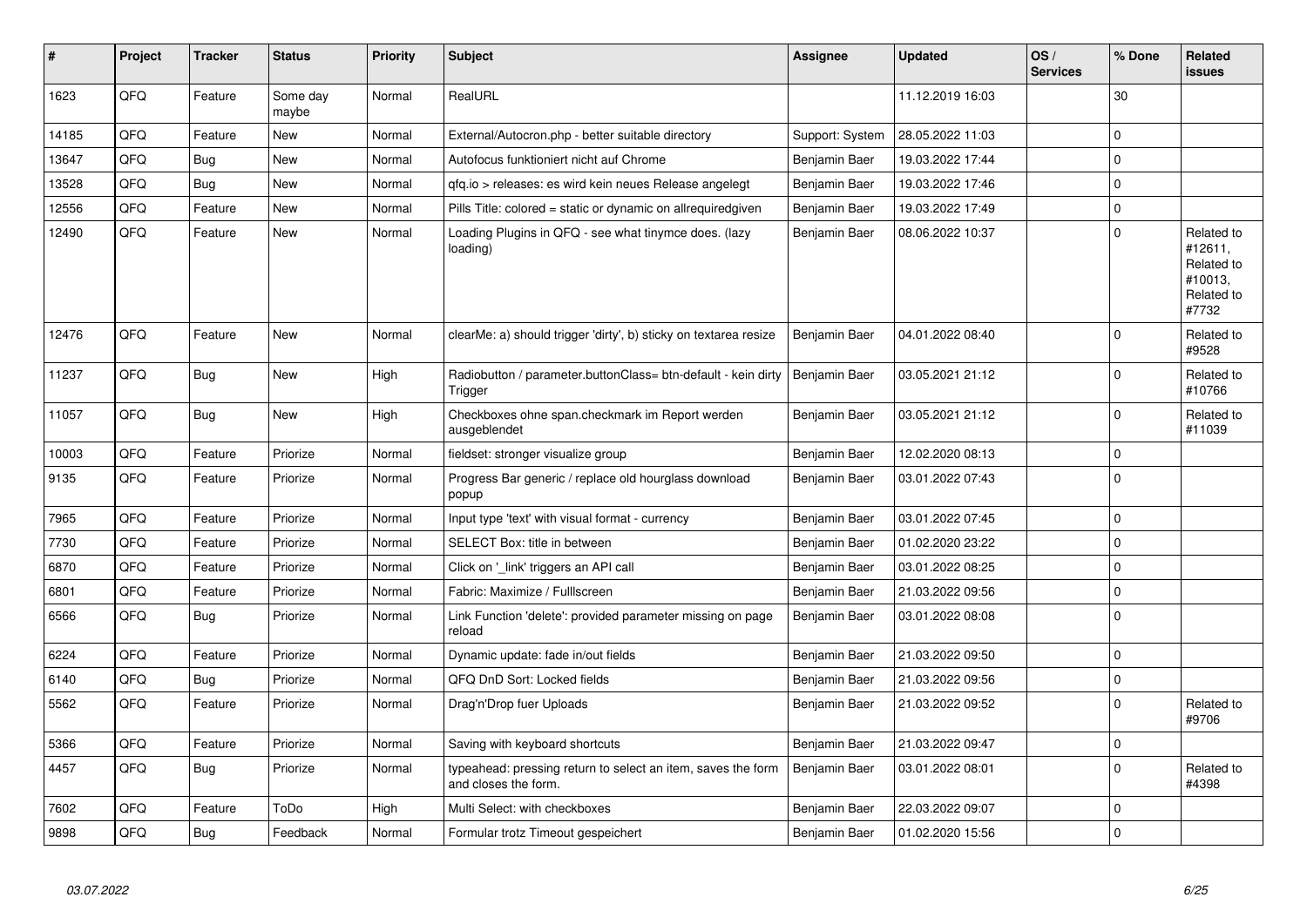| ∦     | Project | <b>Tracker</b> | <b>Status</b>     | <b>Priority</b> | <b>Subject</b>                                                                                                                                           | Assignee      | <b>Updated</b>   | OS/<br><b>Services</b> | % Done      | Related<br><b>issues</b>                                               |
|-------|---------|----------------|-------------------|-----------------|----------------------------------------------------------------------------------------------------------------------------------------------------------|---------------|------------------|------------------------|-------------|------------------------------------------------------------------------|
| 9548  | QFQ     | Feature        | Feedback          | High            | FormElement: Pattern mismatch - optional report only on<br>focus lost                                                                                    | Benjamin Baer | 03.05.2021 21:14 |                        | $\Omega$    |                                                                        |
| 9535  | QFQ     | <b>Bug</b>     | Feedback          | Normal          | Report:  AS '_vertical' - column to wide - vertical >> rot45,<br>rot <sub>90</sub>                                                                       | Benjamin Baer | 01.02.2020 15:56 |                        | $\mathbf 0$ |                                                                        |
| 9130  | QFQ     | Feature        | Some day<br>maybe | Normal          | tablesorter: Automatic Row numbering / Zeilenummer                                                                                                       | Benjamin Baer | 01.02.2020 23:22 |                        | $\Omega$    |                                                                        |
| 7732  | QFQ     | Feature        | Some day<br>maybe | Normal          | Javascript: Lazy Loading der add on libs                                                                                                                 | Benjamin Baer | 08.06.2022 10:38 |                        | $\Omega$    | Related to<br>#12611,<br>Related to<br>#12490,<br>Related to<br>#10013 |
| 6972  | QFQ     | Feature        | Some day<br>maybe | Normal          | Fabric Clipboard / cross browser tab                                                                                                                     | Benjamin Baer | 01.02.2020 23:21 |                        | $\Omega$    |                                                                        |
| 6970  | QFQ     | Feature        | Some day<br>maybe | Normal          | tablesorter: default fuer 'sortReset' aendern von 'Ctrl' zu 'Alt'                                                                                        | Benjamin Baer | 01.02.2020 23:21 |                        | $\mathbf 0$ |                                                                        |
| 5389  | QFQ     | Feature        | Some day<br>maybe | Normal          | QFQ Design: Multline label / note                                                                                                                        | Benjamin Baer | 01.02.2020 23:19 |                        | $\mathbf 0$ |                                                                        |
| 5024  | QFQ     | Feature        | Some day<br>maybe | Normal          | Fabric: Generate PDF with edits                                                                                                                          | Benjamin Baer | 01.02.2020 23:20 |                        | $\Omega$    | Related to<br>#10704                                                   |
| 4454  | QFQ     | Bug            | Some day<br>maybe | Normal          | Required Elements: multiple elements in a row - whole row<br>marked if only one input is empty.                                                          | Benjamin Baer | 01.02.2020 23:20 |                        | $\Omega$    |                                                                        |
| 4420  | QFQ     | Feature        | Some day<br>maybe | Normal          | Client: Local Storage - store the changes of a form, local in<br>the browser.                                                                            | Benjamin Baer | 11.12.2019 16:02 |                        | $\Omega$    |                                                                        |
| 4398  | QFQ     | Bug            | Some day<br>maybe | Normal          | Typeahead: mouse click in a prefilled input opens a single<br>item dropdown with the current value - click on it seems to<br>set the value, not the key. | Benjamin Baer | 01.02.2020 23:20 |                        | $\Omega$    | Related to<br>#4457                                                    |
| 3692  | QFQ     | Feature        | Some day<br>maybe | Normal          | QFQ Webseite                                                                                                                                             | Benjamin Baer | 11.12.2019 16:02 |                        | $\Omega$    | Related to<br>#5033                                                    |
| 3415  | QFQ     | Feature        | Some day<br>maybe | Normal          | FE Login Box Templatefile                                                                                                                                | Benjamin Baer | 11.12.2019 16:02 |                        | $\Omega$    |                                                                        |
| 2063  | QFQ     | Bug            | Some day<br>maybe | Normal          | Pills auf 'inaktiv' setzen falls keine Element auf dem Pill<br>sichtbar sind.                                                                            | Benjamin Baer | 11.12.2019 16:03 |                        | $\mathbf 0$ | Related to<br>#3752                                                    |
| 2665  | QFQ     | <b>Bug</b>     | Priorize          | Normal          | Dynamic Update funktioniert nicht, wenn beim<br>entsprechenden FormElement eine size angegeben ist.                                                      | Benjamin Baer | 03.01.2022 08:12 |                        | 30          |                                                                        |
| 8522  | QFQ     | Feature        | Some day<br>maybe | Normal          | build QFQ - npm warnings                                                                                                                                 | Benjamin Baer | 01.02.2020 23:19 |                        | 50          |                                                                        |
| 14305 | QFQ     | Bug            | New               | Normal          | Inline Report editing does not create history entries                                                                                                    | Carsten Rose  | 10.06.2022 11:55 |                        | $\mathbf 0$ |                                                                        |
| 14304 | QFQ     | <b>Bug</b>     | New               | Normal          | table sorter view safer does not work                                                                                                                    | Carsten Rose  | 10.06.2022 11:49 |                        | 0           |                                                                        |
| 14233 | QFQ     | Bug            | New               | Normal          | AS _link: question - HTML is not rendered                                                                                                                | Carsten Rose  | 28.05.2022 11:02 |                        | $\mathbf 0$ |                                                                        |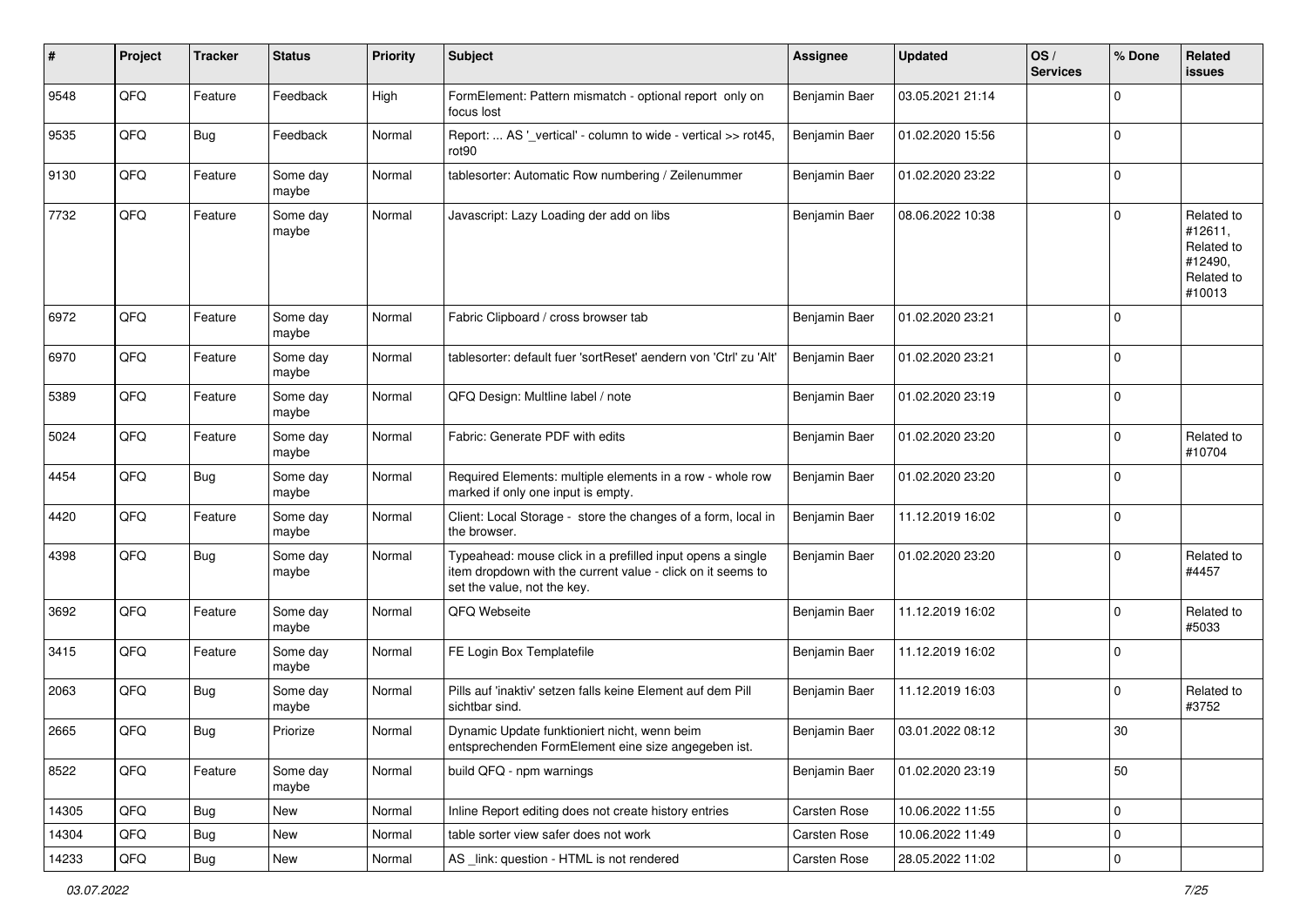| #     | Project | <b>Tracker</b> | <b>Status</b> | <b>Priority</b> | <b>Subject</b>                                                                           | <b>Assignee</b>     | <b>Updated</b>   | OS/<br><b>Services</b> | % Done      | Related<br><b>issues</b>                                               |
|-------|---------|----------------|---------------|-----------------|------------------------------------------------------------------------------------------|---------------------|------------------|------------------------|-------------|------------------------------------------------------------------------|
| 14187 | QFQ     | Feature        | <b>New</b>    | High            | qfq.log: show current URL                                                                | <b>Carsten Rose</b> | 28.05.2022 11:02 |                        | $\Omega$    | Related to<br>#13933,<br>Related to<br>#12532,<br>Related to<br>#11893 |
| 14091 | QFQ     | Bug            | <b>New</b>    | Normal          | inconsistent template path for twig                                                      | Carsten Rose        | 19.04.2022 18:36 |                        | $\Omega$    |                                                                        |
| 14090 | QFQ     | Feature        | <b>New</b>    | Normal          | Nützliche _script funktionen                                                             | Carsten Rose        | 28.05.2022 11:03 |                        | $\Omega$    |                                                                        |
| 14077 | QFQ     | Bug            | New           | Normal          | As link: Attribute 'class' missing by r:1 and r:3 - but should<br>set                    | Carsten Rose        | 28.05.2022 11:02 |                        | $\Omega$    | Related to<br>#5342,<br>Related to<br>#4343                            |
| 13843 | QFQ     | Feature        | <b>New</b>    | Normal          | Create JWT via QFQ                                                                       | <b>Carsten Rose</b> | 19.03.2022 17:42 |                        | $\Omega$    |                                                                        |
| 13841 | QFQ     | Feature        | <b>New</b>    | Normal          | Create PDF via iText - evaluate                                                          | Carsten Rose        | 19.03.2022 17:42 |                        | 0           |                                                                        |
| 13706 | QFQ     | Bug            | <b>New</b>    | Normal          | Wrong CheckType in FieldElement LastStatus of Form Cron                                  | Carsten Rose        | 21.01.2022 18:20 |                        | $\Omega$    |                                                                        |
| 13700 | QFQ     | Feature        | New           | Normal          | Redesign qfq.io Seite                                                                    | Carsten Rose        | 19.03.2022 17:43 |                        | $\mathbf 0$ |                                                                        |
| 13659 | QFQ     | <b>Bug</b>     | <b>New</b>    | Normal          | wrong sanitize class applied to R-store                                                  | <b>Carsten Rose</b> | 15.01.2022 14:23 |                        | $\Omega$    |                                                                        |
| 13592 | QFQ     | <b>Bug</b>     | <b>New</b>    | Normal          | QFQ Build Queue: das vergeben von Tags klappt nicht. Es<br>werden keine Releases gebaut. | <b>Carsten Rose</b> | 19.03.2022 17:45 |                        | $\Omega$    |                                                                        |
| 13467 | QFQ     | Feature        | <b>New</b>    | Normal          | ChangeLog Generator                                                                      | <b>Carsten Rose</b> | 19.03.2022 17:46 |                        | $\Omega$    | Related to<br>#11460                                                   |
| 13460 | QFQ     | <b>Bug</b>     | New           | Normal          | Doc: Password set/reset  password should not processed<br>with 'html encode'             | <b>Carsten Rose</b> | 19.03.2022 17:46 |                        | $\Omega$    |                                                                        |
| 13451 | QFQ     | Bug            | <b>New</b>    | Normal          | Character Counter / Max Character: Problem in Safari                                     | <b>Carsten Rose</b> | 15.04.2022 17:18 |                        | $\Omega$    |                                                                        |
| 13354 | QFQ     | Feature        | <b>New</b>    | Normal          | Using Websocket in QFQ                                                                   | Carsten Rose        | 10.11.2021 15:47 |                        | $\Omega$    |                                                                        |
| 13332 | QFQ     | Bug            | <b>New</b>    | Normal          | Multi Form: Required Felder werden visuell nicht markiert.                               | <b>Carsten Rose</b> | 19.03.2022 17:47 |                        | $\Omega$    |                                                                        |
| 13331 | QFQ     | <b>Bug</b>     | <b>New</b>    | Normal          | Multi Form: Clear Icon misplaced                                                         | Carsten Rose        | 19.03.2022 17:47 |                        | 0           |                                                                        |
| 12974 | QFQ     | <b>Bug</b>     | <b>New</b>    | High            | Sanitize Queries in Action-Elements                                                      | <b>Carsten Rose</b> | 07.12.2021 17:19 |                        | $\Omega$    |                                                                        |
| 12716 | QFQ     | Bug            | New           | Normal          | template group: Pattern only applied to first instance                                   | Carsten Rose        | 19.03.2022 17:47 |                        | $\mathbf 0$ |                                                                        |
| 12714 | QFQ     | <b>Bug</b>     | <b>New</b>    | Normal          | Conversion of GIF to PDF broken when GIF contains Alpha.                                 | <b>Carsten Rose</b> | 19.03.2022 17:49 |                        | $\Omega$    |                                                                        |
| 12702 | QFQ     | Bug            | <b>New</b>    | High            | templateGroup: broken in multiDb Setup                                                   | Carsten Rose        | 14.12.2021 16:02 |                        | $\Omega$    |                                                                        |
| 12679 | QFQ     | Feature        | <b>New</b>    | Normal          | tablesorter: custom column width                                                         | Carsten Rose        | 16.06.2021 11:10 |                        | $\Omega$    |                                                                        |
| 12670 | QFQ     | <b>Bug</b>     | New           | High            | Dropdown-Menu classes können nicht mehr angegeben<br>werden                              | Carsten Rose        | 07.12.2021 17:19 |                        | $\Omega$    |                                                                        |
| 12664 | QFQ     | Feature        | <b>New</b>    | Normal          | TinyMCE: report/remove malicous HTML/JS Code                                             | <b>Carsten Rose</b> | 19.03.2022 17:47 |                        | $\Omega$    | Related to<br>#14320                                                   |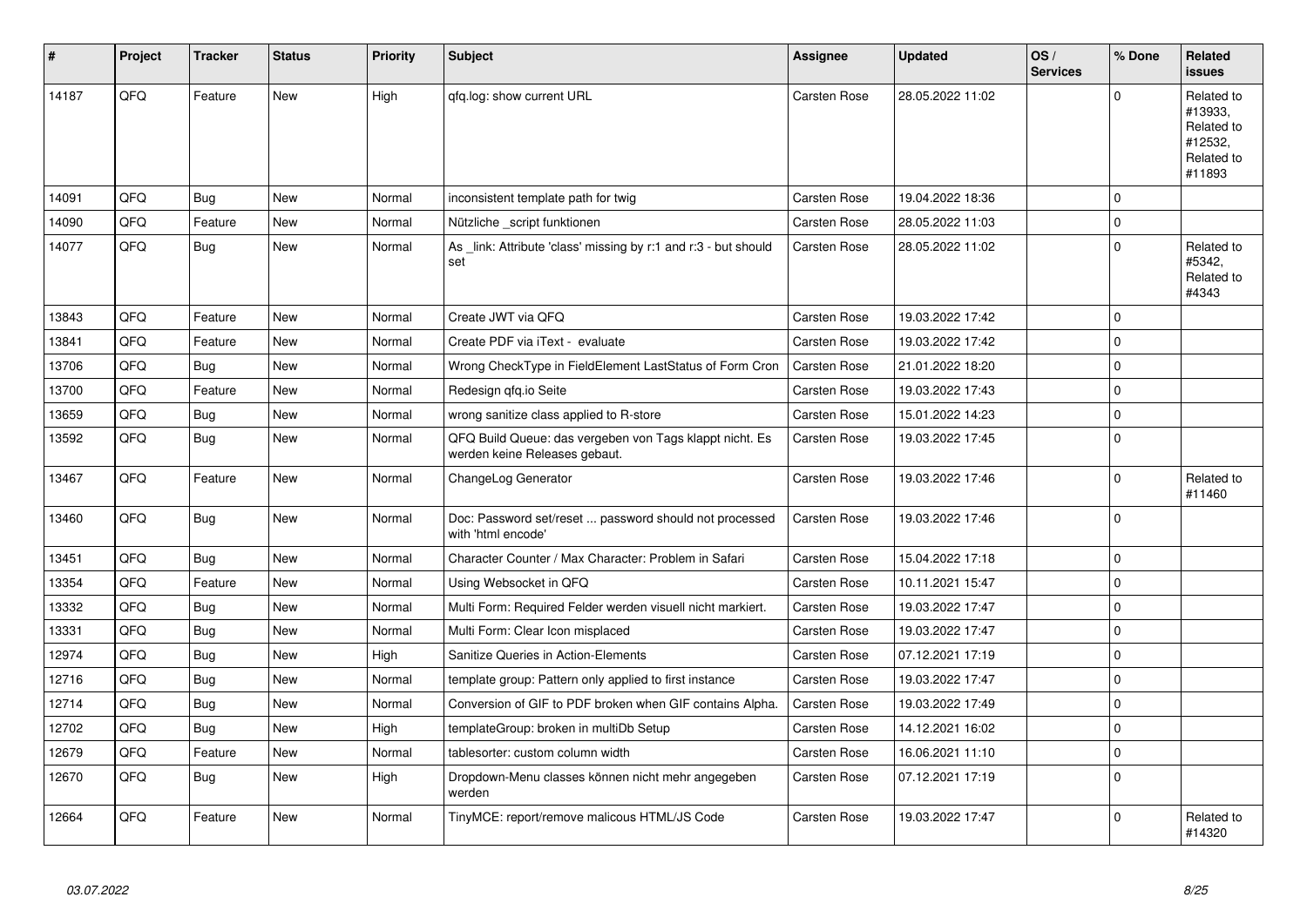| #     | Project | <b>Tracker</b> | <b>Status</b> | <b>Priority</b> | Subject                                                                                                                                             | <b>Assignee</b>     | <b>Updated</b>   | OS/<br><b>Services</b> | % Done      | Related<br>issues                             |
|-------|---------|----------------|---------------|-----------------|-----------------------------------------------------------------------------------------------------------------------------------------------------|---------------------|------------------|------------------------|-------------|-----------------------------------------------|
| 12603 | QFQ     | Feature        | New           | Normal          | Dropdown (Select), Radio, checkbox:<br>itemListAlways={{!SELECT key, value}}                                                                        | <b>Carsten Rose</b> | 19.03.2022 17:47 |                        | $\Omega$    |                                               |
| 12581 | QFQ     | <b>Bug</b>     | New           | Normal          | Form.forward=close: Record 'new' in new browser tab ><br>save (& close) >> Form is not reloaded with new created<br>record id and stays in mode=new | <b>Carsten Rose</b> | 19.03.2022 17:48 |                        | $\Omega$    |                                               |
| 12545 | QFQ     | <b>Bug</b>     | New           | Urgent          | sql.log not created / updated                                                                                                                       | <b>Carsten Rose</b> | 14.12.2021 16:02 |                        | $\mathbf 0$ |                                               |
| 12544 | QFQ     | Feature        | New           | High            | a) ' AS _link' new also as ' AS _format', b) sortierung via<br>'display: none;', c) '_format' benoeitgt nicht zwingend<br>u/U/p/m/z/d               | <b>Carsten Rose</b> | 14.12.2021 16:03 |                        | $\Omega$    |                                               |
| 12532 | QFQ     | Feature        | New           | High            | SIP-Parameter bei Seitenaufruf in Browser-Console<br>anzeigen                                                                                       | <b>Carsten Rose</b> | 07.12.2021 17:19 |                        | $\Omega$    | Related to<br>#11893,<br>Related to<br>#14187 |
| 12520 | QFQ     | Bug            | <b>New</b>    | Normal          | Switch FE User: still active even FE User session expired                                                                                           | <b>Carsten Rose</b> | 19.03.2022 17:48 |                        | $\Omega$    |                                               |
| 12513 | QFQ     | Bug            | New           | High            | Implement server side check of maxlength                                                                                                            | <b>Carsten Rose</b> | 07.12.2021 17:19 |                        | $\Omega$    |                                               |
| 12512 | QFQ     | Bug            | New           | Normal          | Some MySQL Installation can't use 'stored procedures'                                                                                               | <b>Carsten Rose</b> | 19.03.2022 17:48 |                        | $\mathbf 0$ |                                               |
| 12480 | QFQ     | Feature        | New           | Normal          | If QFQ upgrade is running, block further request                                                                                                    | <b>Carsten Rose</b> | 03.05.2021 20:45 |                        | $\mathbf 0$ |                                               |
| 12477 | QFQ     | Feature        | New           | Normal          | Support for refactoring: Form, FormElement, diverse<br>Tabellen/Spalten, tt-content Records                                                         | <b>Carsten Rose</b> | 03.05.2021 20:45 |                        | $\Omega$    |                                               |
| 12474 | QFQ     | Feature        | New           | Normal          | Check BaseConfigURL if it is given and the the last char is '/'                                                                                     | <b>Carsten Rose</b> | 03.05.2021 20:45 |                        | $\mathbf 0$ |                                               |
| 12468 | QFQ     | Bug            | New           | Urgent          | Form: update Form.title after save                                                                                                                  | <b>Carsten Rose</b> | 03.05.2021 21:12 |                        | $\mathbf 0$ |                                               |
| 12465 | QFQ     | Feature        | New           | Normal          | QFQ Function: use in FE to fill StoreRecord                                                                                                         | <b>Carsten Rose</b> | 05.05.2021 21:58 |                        | $\mathbf 0$ |                                               |
| 12413 | QFQ     | Feature        | New           | Normal          | STORE_TYPO3: enhance for {{be_users.email:T}},<br>{{fe users.email:T}}                                                                              | <b>Carsten Rose</b> | 03.05.2021 20:45 |                        | $\Omega$    | Related to<br>#12412,<br>Related to<br>#10012 |
| 12412 | QFQ     | Feature        | <b>New</b>    | Normal          | Action/Escape qualifier 'e' (empty), '0': if given, an empty<br>string (or '0') will be treated as 'not found'                                      | <b>Carsten Rose</b> | 08.05.2021 09:40 |                        | $\Omega$    | Related to<br>#12413,<br>Related to<br>#10012 |
| 12400 | QFQ     | Feature        | New           | Normal          | Tutorial ist in QFQ Doku, Wird in der Suche gefunden, es<br>gibt aber kein Menupunkt - Inhalt ueberpruefen                                          | <b>Carsten Rose</b> | 03.05.2021 20:45 |                        | l 0         |                                               |
| 12330 | QFQ     | Feature        | New           | Normal          | Copy to input field / text area / TinyMCE                                                                                                           | <b>Carsten Rose</b> | 07.04.2021 09:01 |                        | l 0         |                                               |
| 12327 | QFQ     | <b>Bug</b>     | New           | Normal          | Copy to clipboard: Glyphicon can not be changed                                                                                                     | Carsten Rose        | 27.12.2021 17:59 |                        | l 0         |                                               |
| 12269 | QFQ     | Feature        | New           | Normal          | 2FA - Login                                                                                                                                         | Carsten Rose        | 03.05.2021 20:45 |                        | $\mathbf 0$ |                                               |
| 12187 | QFQ     | <b>Bug</b>     | New           | Normal          | Trigger FormAsFile() via Report: probably problem with multi<br>DB setup                                                                            | Carsten Rose        | 20.03.2021 21:20 |                        | $\mathbf 0$ |                                               |
| 12186 | QFQ     | Feature        | New           | High            | TinyMCE Config für Objekte                                                                                                                          | Carsten Rose        | 07.12.2021 17:19 |                        | $\mathbf 0$ | Blocks<br>#12632                              |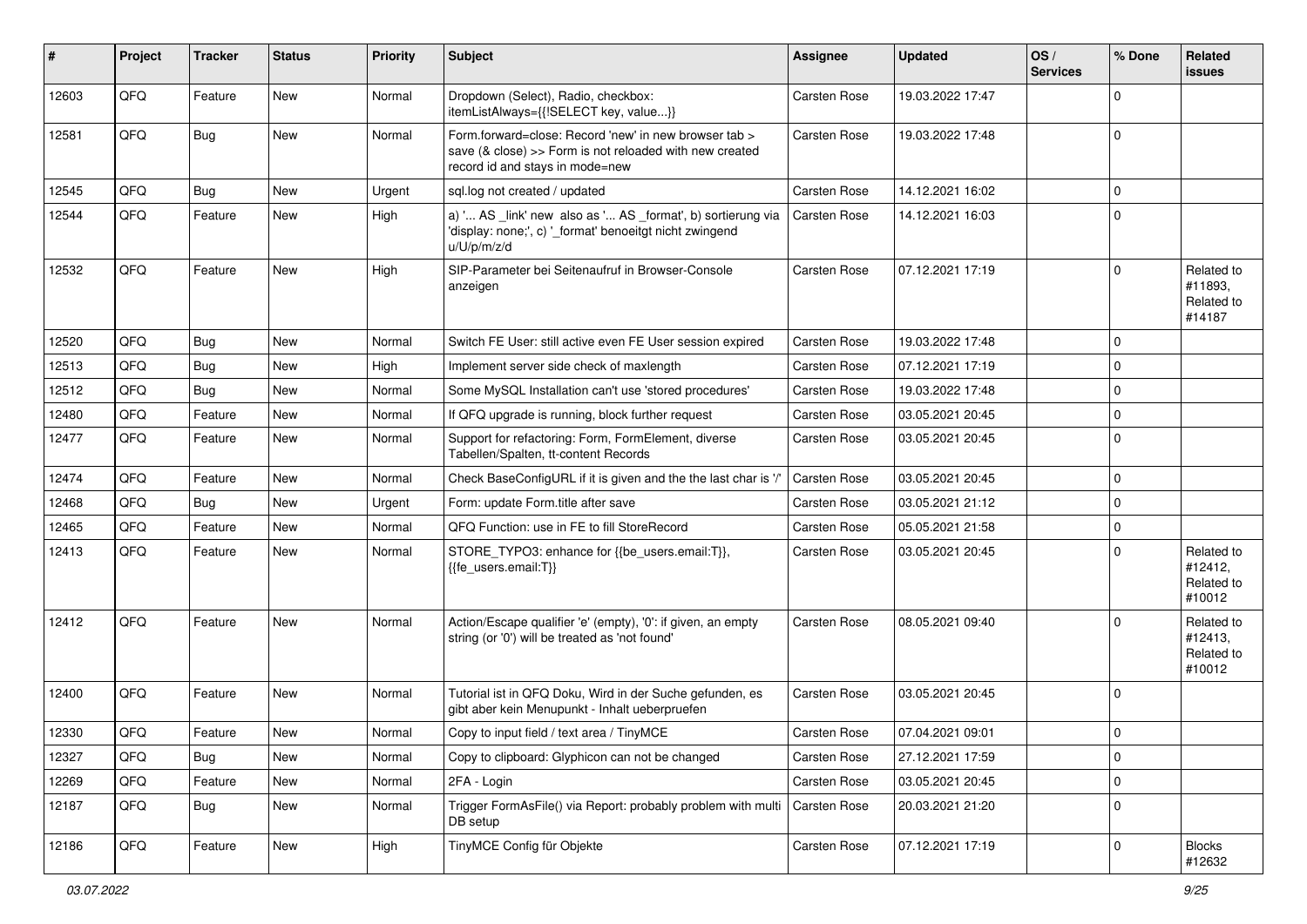| $\sharp$ | Project | <b>Tracker</b> | <b>Status</b> | <b>Priority</b> | <b>Subject</b>                                                                                       | <b>Assignee</b>                                        | <b>Updated</b>      | OS/<br><b>Services</b> | % Done      | Related<br>issues                             |                      |
|----------|---------|----------------|---------------|-----------------|------------------------------------------------------------------------------------------------------|--------------------------------------------------------|---------------------|------------------------|-------------|-----------------------------------------------|----------------------|
| 12163    | QFQ     | Feature        | <b>New</b>    | Normal          | Checkbox: table wrap                                                                                 | Carsten Rose                                           | 03.05.2021 20:51    |                        | $\Omega$    |                                               |                      |
| 12162    | QFQ     | Feature        | New           | Normal          | FE.type=sendmail: personalized mailing (several mails) via<br>template                               | Carsten Rose                                           | 03.05.2021 20:45    |                        | $\Omega$    |                                               |                      |
| 12146    | QFQ     | Feature        | New           | Normal          | Autocron Job: Anzeigen wann der naechste Job ausgefuehrt<br>wird, resp das er nicht ausgefuehrt wird | <b>Carsten Rose</b>                                    | 15.03.2021 15:23    |                        | $\mathbf 0$ |                                               |                      |
| 12133    | QFQ     | Bug            | <b>New</b>    | Normal          | NPM, phpSpreadSheet aktualisieren                                                                    | <b>Carsten Rose</b>                                    | 15.03.2021 09:04    |                        | $\Omega$    |                                               |                      |
| 12119    | QFQ     | Feature        | New           | Normal          | AS paged: error message missing if there ist no 'r' argument.                                        | <b>Carsten Rose</b>                                    | 03.05.2021 20:51    |                        | $\Omega$    |                                               |                      |
| 12109    | QFQ     | Feature        | New           | Normal          | Donwload Link: Plain, SIP, Persistent Link, Peristent SIP -<br>new notation                          | <b>Carsten Rose</b>                                    | 03.05.2021 20:45    |                        | $\Omega$    | Related to<br>#12085                          |                      |
| 12045    | QFQ     | Bug            | New           | Normal          | templateGroup afterSave FE: Aufruf ohne<br>sqlHonorFormElements funktioniert nicht                   | <b>Carsten Rose</b>                                    | 18.02.2021 16:33    |                        | $\Omega$    |                                               |                      |
| 12040    | QFQ     | Bug            | New           | Normal          | FE Mode 'hidden' für zwei FEs auf einer Zeile                                                        | <b>Carsten Rose</b>                                    | 18.02.2021 10:13    |                        | $\Omega$    |                                               |                      |
| 12024    | QFQ     | Feature        | New           | Normal          | Excel Export: text columns by default decode<br>htmlspeciachar()                                     | <b>Carsten Rose</b>                                    | 17.02.2021 23:55    |                        | $\Omega$    | Related to<br>#12022                          |                      |
| 12023    | QFQ     | Feature        | New           | Normal          | MySQL Stored Precdure: QDECODESPECIALCHAR()                                                          | <b>Carsten Rose</b>                                    | 16.02.2021 11:16    |                        | $\mathbf 0$ | Related to<br>#12022                          |                      |
| 11955    | QFQ     | Feature        | <b>New</b>    | Normal          | subrecord: new title option to set <th> attributes - e.g. to<br/>customize tablesorter options.</th> | attributes - e.g. to<br>customize tablesorter options. | <b>Carsten Rose</b> | 03.05.2021 20:47       |             | $\mathbf 0$                                   | Related to<br>#11775 |
| 11893    | QFQ     | Feature        | New           | High            | Broken SIP: a) only report one time, b) only report in main<br>column                                | <b>Carsten Rose</b>                                    | 12.05.2021 12:13    |                        | $\Omega$    | Related to<br>#12532,<br>Related to<br>#14187 |                      |
| 11775    | QFQ     | Feature        | New           | Normal          | Subrecord Tooltip pro Feld                                                                           | <b>Carsten Rose</b>                                    | 18.12.2020 15:22    |                        | $\Omega$    | Related to<br>#11955                          |                      |
| 11752    | QFQ     | Bug            | New           | Normal          | checkbox renders multiple input elements with same name                                              | <b>Carsten Rose</b>                                    | 17.12.2020 14:58    |                        | $\Omega$    | Related to<br>#11750                          |                      |
| 11747    | QFQ     | Feature        | New           | Normal          | Maintenance Page with Redirect                                                                       | Carsten Rose                                           | 03.05.2021 20:47    |                        | $\Omega$    | Related to<br>#11741                          |                      |
| 11702    | QFQ     | Feature        | New           | Normal          | HTML Special Char makes no sense for 'allbut' if '&' is<br>forbidden                                 | <b>Carsten Rose</b>                                    | 07.12.2021 16:35    |                        | $\Omega$    | Related to<br>#5112,<br>Related to<br>#14320  |                      |
| 11695    | QFQ     | Bug            | New           | Normal          | MultiForm required FE Error                                                                          | <b>Carsten Rose</b>                                    | 04.12.2020 13:34    |                        | l O         |                                               |                      |
| 11668    | QFQ     | Bug            | New           | Normal          | Play function.sql - problem with mysql                                                               | Carsten Rose                                           | 03.05.2021 20:48    |                        | 0           |                                               |                      |
| 11667    | QFQ     | <b>Bug</b>     | New           | Normal          | MySQL mariadb-server-10.3: Incorrect datetime value                                                  | Carsten Rose                                           | 03.05.2021 20:48    |                        | $\mathbf 0$ |                                               |                      |
| 11523    | QFQ     | Feature        | New           | Normal          | Mit dynamic Update erkennen, ob Upload gemacht wurde                                                 | Carsten Rose                                           | 13.11.2020 15:07    |                        | $\mathbf 0$ | Related to<br>#9533                           |                      |
| 11516    | QFQ     | Feature        | New           | Normal          | Multi Page Form (Previous/Next Buttons)                                                              | Carsten Rose                                           | 16.03.2021 17:52    |                        | 0           |                                               |                      |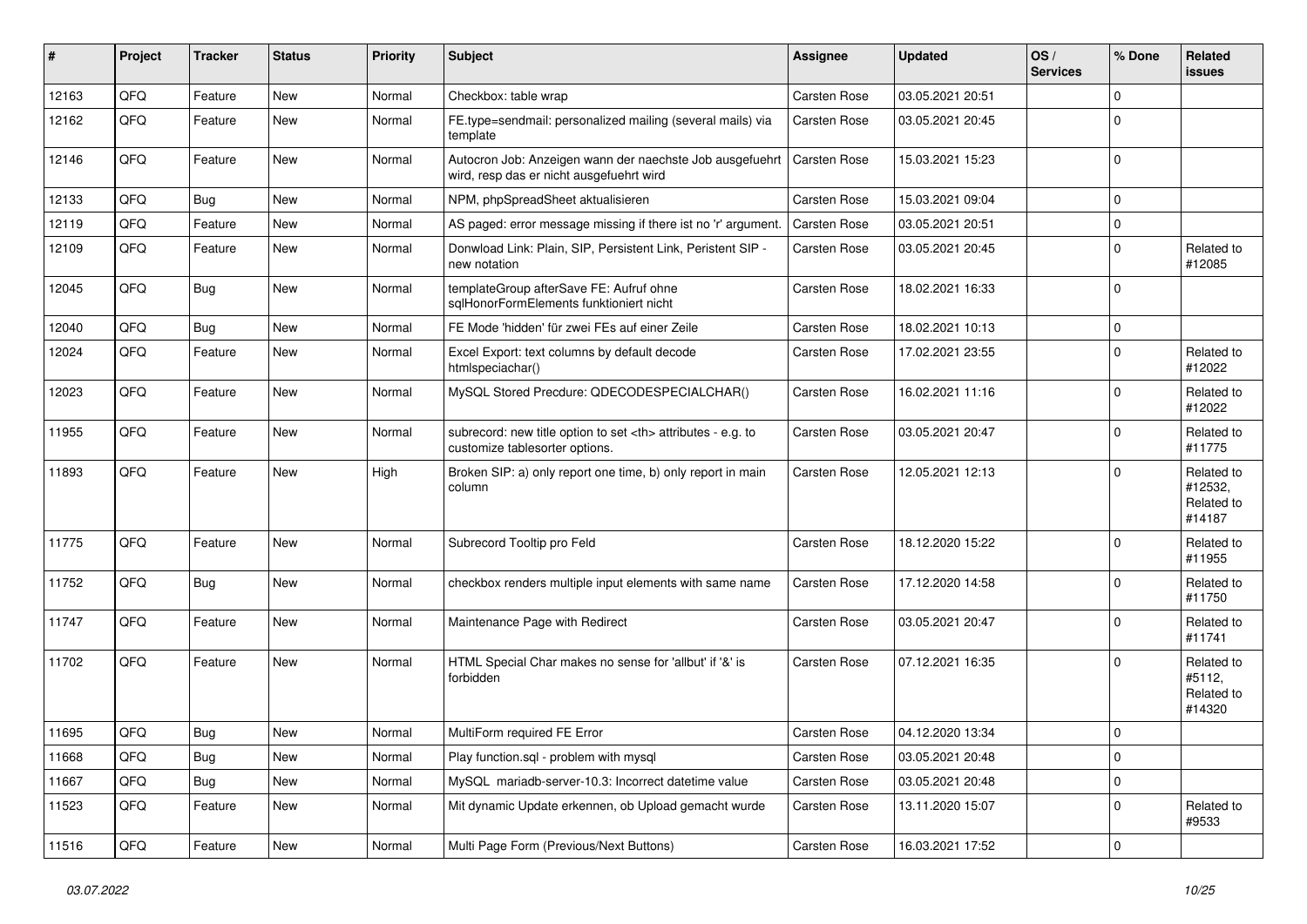| #     | Project | <b>Tracker</b> | <b>Status</b> | <b>Priority</b> | <b>Subject</b>                                                                      | <b>Assignee</b>     | <b>Updated</b>   | OS/<br><b>Services</b> | % Done      | <b>Related</b><br>issues                                             |
|-------|---------|----------------|---------------|-----------------|-------------------------------------------------------------------------------------|---------------------|------------------|------------------------|-------------|----------------------------------------------------------------------|
| 11504 | QFQ     | Feature        | <b>New</b>    | Normal          | Dynamic Update: Button text update for 'Save',' Close' &<br>'Delete'                | Carsten Rose        | 12.11.2020 23:44 |                        | 0           |                                                                      |
| 11460 | QFQ     | Feature        | <b>New</b>    | Normal          | Easier creation of changelog: gitchangelog                                          | Carsten Rose        | 12.06.2021 10:20 |                        | $\Omega$    | Related to<br>#13467                                                 |
| 11239 | QFQ     | Bug            | New           | Normal          | Radiobutton (plain): horizontales Rendern abhängig vom<br>Datentyp in der Datenbank | Carsten Rose        | 30.09.2020 18:37 |                        | 0           |                                                                      |
| 11080 | QFQ     | Feature        | New           | Normal          | Send MQTT messages                                                                  | <b>Carsten Rose</b> | 29.08.2020 19:49 |                        | $\mathbf 0$ |                                                                      |
| 10996 | QFQ     | Feature        | New           | Normal          | Download video via sip: no seek                                                     | Carsten Rose        | 12.08.2020 14:18 |                        | $\Omega$    |                                                                      |
| 10979 | QFQ     | Feature        | <b>New</b>    | Normal          | Ajax Calls an API - dataReport                                                      | Carsten Rose        | 11.05.2022 12:15 |                        | 0           |                                                                      |
| 10976 | QFQ     | Feature        | <b>New</b>    | Normal          | Excel Export Verbesserungen                                                         | <b>Carsten Rose</b> | 06.08.2020 10:56 |                        | $\Omega$    |                                                                      |
| 10937 | QFQ     | Bug            | New           | Normal          | Fehler mit abhängigen Select- Feldern beim Positionieren                            | Carsten Rose        | 12.11.2020 23:45 |                        | $\mathbf 0$ |                                                                      |
| 10819 | QFQ     | Feature        | <b>New</b>    | Normal          | Persistent SIP - second try                                                         | <b>Carsten Rose</b> | 29.06.2020 23:02 |                        | $\Omega$    | Related to<br>#6261                                                  |
| 10714 | QFQ     | Feature        | <b>New</b>    | Normal          | multi Table Form                                                                    | <b>Carsten Rose</b> | 16.03.2021 18:44 |                        | $\mathbf 0$ |                                                                      |
| 10704 | QFQ     | Bug            | New           | Normal          | wkhtml problem rendering fullCalendar.js / fabric.js >><br>successor: puppeteer     | Carsten Rose        | 12.11.2020 23:45 |                        | $\Omega$    | Related to<br>#5024,<br>Related to<br>#4650,<br>Related to<br>#10715 |
| 10658 | QFQ     | Bug            | <b>New</b>    | Normal          | processReadOnly broken                                                              | <b>Carsten Rose</b> | 27.05.2020 17:55 |                        | $\Omega$    |                                                                      |
| 10640 | QFQ     | Bug            | <b>New</b>    | High            | TypeAhead Tag: FE editierbar trotz readOnly                                         | <b>Carsten Rose</b> | 03.05.2021 21:12 |                        | $\mathbf 0$ | Related to<br>#7795                                                  |
| 10593 | QFQ     | Feature        | New           | Normal          | label2: text behind input element                                                   | <b>Carsten Rose</b> | 16.05.2020 10:57 |                        | $\Omega$    |                                                                      |
| 10588 | QFQ     | Bug            | <b>New</b>    | Normal          | typeahed Tag: Doku anpassen                                                         | <b>Carsten Rose</b> | 12.11.2020 23:45 |                        | $\Omega$    |                                                                      |
| 10508 | QFQ     | Bug            | <b>New</b>    | High            | Multi Form broken on Multi DB Instance                                              | Carsten Rose        | 03.05.2021 21:12 |                        | $\mathbf 0$ |                                                                      |
| 10506 | QFQ     | Bug            | <b>New</b>    | High            | Template Group broken on MultiDB instance                                           | <b>Carsten Rose</b> | 03.05.2021 21:12 |                        | 0           | Related to<br>#10505                                                 |
| 10322 | QFQ     | <b>Bug</b>     | New           | Normal          | FormElement / Radio: missing column 'enum' >> FE not<br>reported                    | <b>Carsten Rose</b> | 07.05.2020 09:37 |                        | $\Omega$    |                                                                      |
| 10119 | QFQ     | Feature        | <b>New</b>    | Normal          | Dropdown (selectlist) & TypeAhead: format and catagorize<br>list                    | Carsten Rose        | 07.05.2020 09:36 |                        | $\Omega$    |                                                                      |
| 10082 | QFQ     | Bug            | New           | Normal          | FE.type=SELECT - 'sanatize' Class                                                   | Carsten Rose        | 07.05.2020 09:36 |                        | $\mathbf 0$ | Related to<br>#10081                                                 |
| 10081 | QFQ     | Bug            | New           | High            | Stale record lock after 'forbidden' character                                       | <b>Carsten Rose</b> | 03.05.2021 21:12 |                        | 0           | Related to<br>#10082,<br>Related to<br>#9789                         |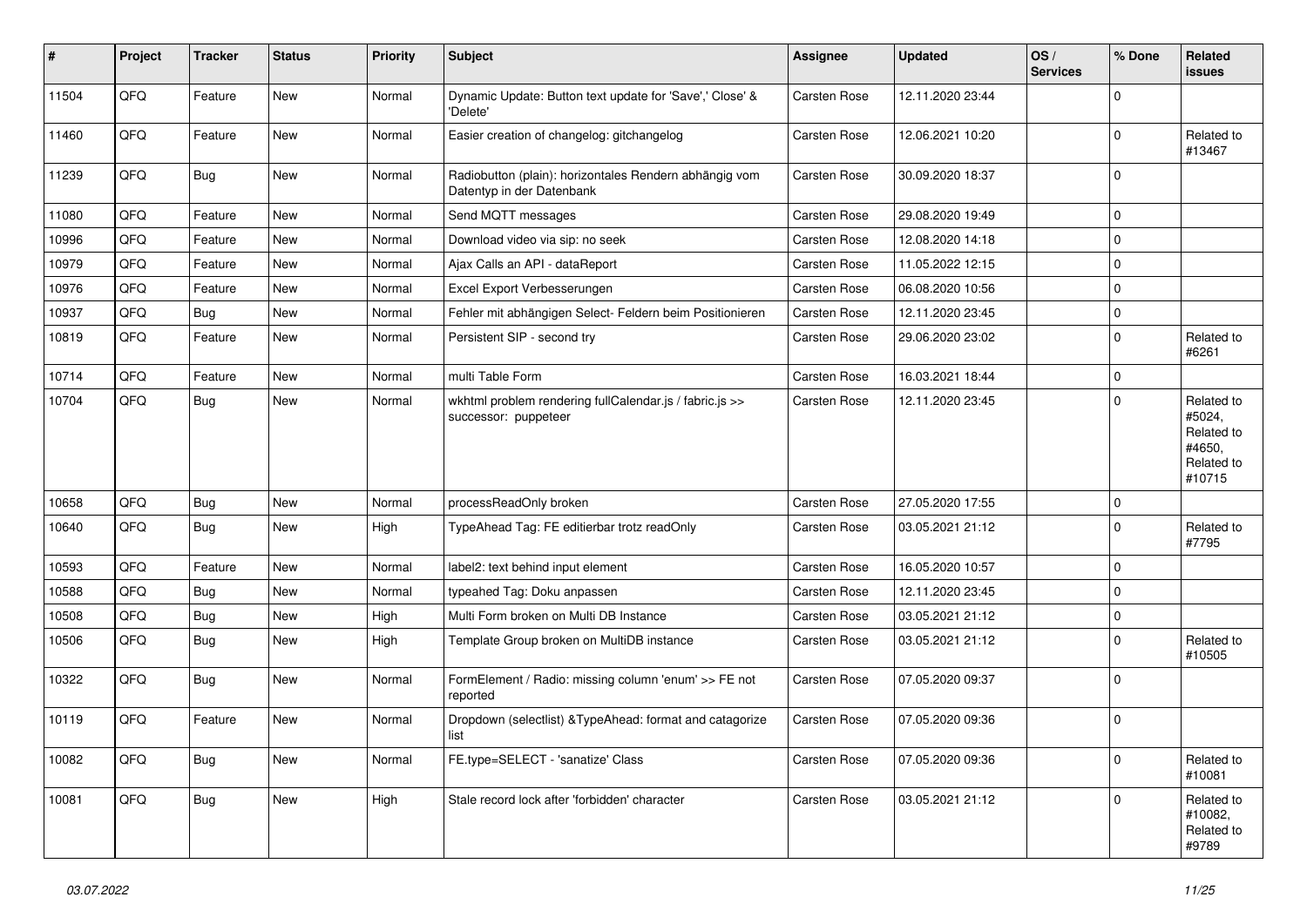| #     | Project | <b>Tracker</b> | <b>Status</b> | <b>Priority</b> | <b>Subject</b>                                                                                                                        | Assignee            | <b>Updated</b>   | OS/<br><b>Services</b> | % Done      | Related<br><b>issues</b>                                             |
|-------|---------|----------------|---------------|-----------------|---------------------------------------------------------------------------------------------------------------------------------------|---------------------|------------------|------------------------|-------------|----------------------------------------------------------------------|
| 10080 | QFQ     | Feature        | <b>New</b>    | Normal          | Popup on 'save' / 'close': configure dialog (answer<br>yes/no/cancle/)                                                                | Carsten Rose        | 28.03.2021 20:52 |                        | $\Omega$    | Is duplicate<br>of #12262                                            |
| 10014 | QFQ     | Feature        | <b>New</b>    | Normal          | Manual.rst: describe behaviour and process order of<br>fillStoreVar, slaveId, sqlBefore,                                              | Carsten Rose        | 01.02.2020 22:31 |                        | $\Omega$    |                                                                      |
| 9983  | QFQ     | Feature        | <b>New</b>    | Normal          | Report Notation: new keyword 'range'                                                                                                  | Carsten Rose        | 01.02.2020 15:55 |                        | $\Omega$    |                                                                      |
| 9927  | QFQ     | Feature        | <b>New</b>    | Normal          | QFQ Update: a) Update nur machen wenn BE User<br>eingeloggt ist., b) Bei Fehler genaue Meldung welcher<br>Updateschritt Probleme hat. | Carsten Rose        | 22.01.2020 12:59 |                        | $\Omega$    |                                                                      |
| 9811  | QFQ     | Feature        | <b>New</b>    | Normal          | Report: tag every n'th row                                                                                                            | Carsten Rose        | 01.02.2020 23:22 |                        | $\Omega$    |                                                                      |
| 9783  | QFQ     | Bug            | <b>New</b>    | Normal          | Email with special characters                                                                                                         | Carsten Rose        | 01.02.2020 23:22 |                        | $\Omega$    |                                                                      |
| 9781  | QFQ     | Feature        | <b>New</b>    | Normal          | Button: CSS class to make buttons smaller                                                                                             | Carsten Rose        | 01.02.2020 23:22 |                        | $\mathbf 0$ |                                                                      |
| 9777  | QFQ     | Feature        | <b>New</b>    | Normal          | Logging QFQ Variables                                                                                                                 | Carsten Rose        | 16.12.2019 17:17 |                        | $\Omega$    |                                                                      |
| 9773  | QFQ     | Bug            | <b>New</b>    | Normal          | form.parameter.formModeGlobal=requiredOff                                                                                             | Carsten Rose        | 01.02.2020 15:56 |                        | $\Omega$    |                                                                      |
| 9707  | QFQ     | Feature        | <b>New</b>    | Normal          | SIP security: encode pageld and check pageld on decode                                                                                | Carsten Rose        | 01.02.2020 23:22 |                        | $\Omega$    |                                                                      |
| 9706  | QFQ     | Feature        | <b>New</b>    | Normal          | Multi File Upload (hidden template group)                                                                                             | Carsten Rose        | 01.02.2020 23:22 |                        | $\Omega$    | Related to<br>#7521,<br>Related to<br>#5562,<br>Related to<br>#13330 |
| 9602  | QFQ     | Feature        | <b>New</b>    | Normal          | Form definition as JSON                                                                                                               | Carsten Rose        | 01.02.2020 23:21 |                        | $\Omega$    | Related to<br>#9600                                                  |
| 9537  | QFQ     | Feature        | <b>New</b>    | Normal          | FormEditor: Edit fieldset in FrontEnd                                                                                                 | Carsten Rose        | 01.02.2020 23:22 |                        | $\mathbf 0$ |                                                                      |
| 9533  | QFQ     | Bug            | <b>New</b>    | Normal          | FE.type=upload: Check in 'beforeSave' if upload is given                                                                              | Carsten Rose        | 01.02.2020 23:22 |                        | $\Omega$    | Related to<br>#11523                                                 |
| 9531  | QFQ     | Bug            | <b>New</b>    | High            | FE File: Dynamic Update / modeSql / required detected even<br>it not set                                                              | <b>Carsten Rose</b> | 11.06.2021 20:32 |                        | $\Omega$    | Related to<br>#12398                                                 |
| 9352  | QFQ     | Feature        | <b>New</b>    | Normal          | FE 'Native' fire slaveld, sqlAfter, sqlIns                                                                                            | Carsten Rose        | 01.02.2020 23:22 |                        | $\mathbf 0$ |                                                                      |
| 9348  | QFQ     | Feature        | <b>New</b>    | Normal          | defaultThumbnailSize: pre render thumbnails                                                                                           | Carsten Rose        | 12.06.2021 09:05 |                        | $\Omega$    |                                                                      |
| 9347  | QFQ     | Bug            | <b>New</b>    | High            | FE.type=upload with dynamic show/hidden: required not<br>detected                                                                     | Carsten Rose        | 12.06.2021 10:40 |                        | $\Omega$    | Related to<br>#5305,<br>Related to<br>#12398                         |
| 9317  | QFQ     | <b>Bug</b>     | <b>New</b>    | Normal          | FE.type=note: with dynamic show/hidden an empty label<br>causes trouble                                                               | Carsten Rose        | 01.02.2020 23:22 |                        | $\Omega$    |                                                                      |
| 9221  | QFQ     | Feature        | <b>New</b>    | Normal          | typeAhead: Zeichenlimite ausschalten                                                                                                  | Carsten Rose        | 29.06.2022 22:36 |                        | $\Omega$    |                                                                      |
| 9208  | QFQ     | Feature        | New           | Normal          | Manage 'recent' records                                                                                                               | Carsten Rose        | 01.02.2020 23:22 |                        | $\Omega$    |                                                                      |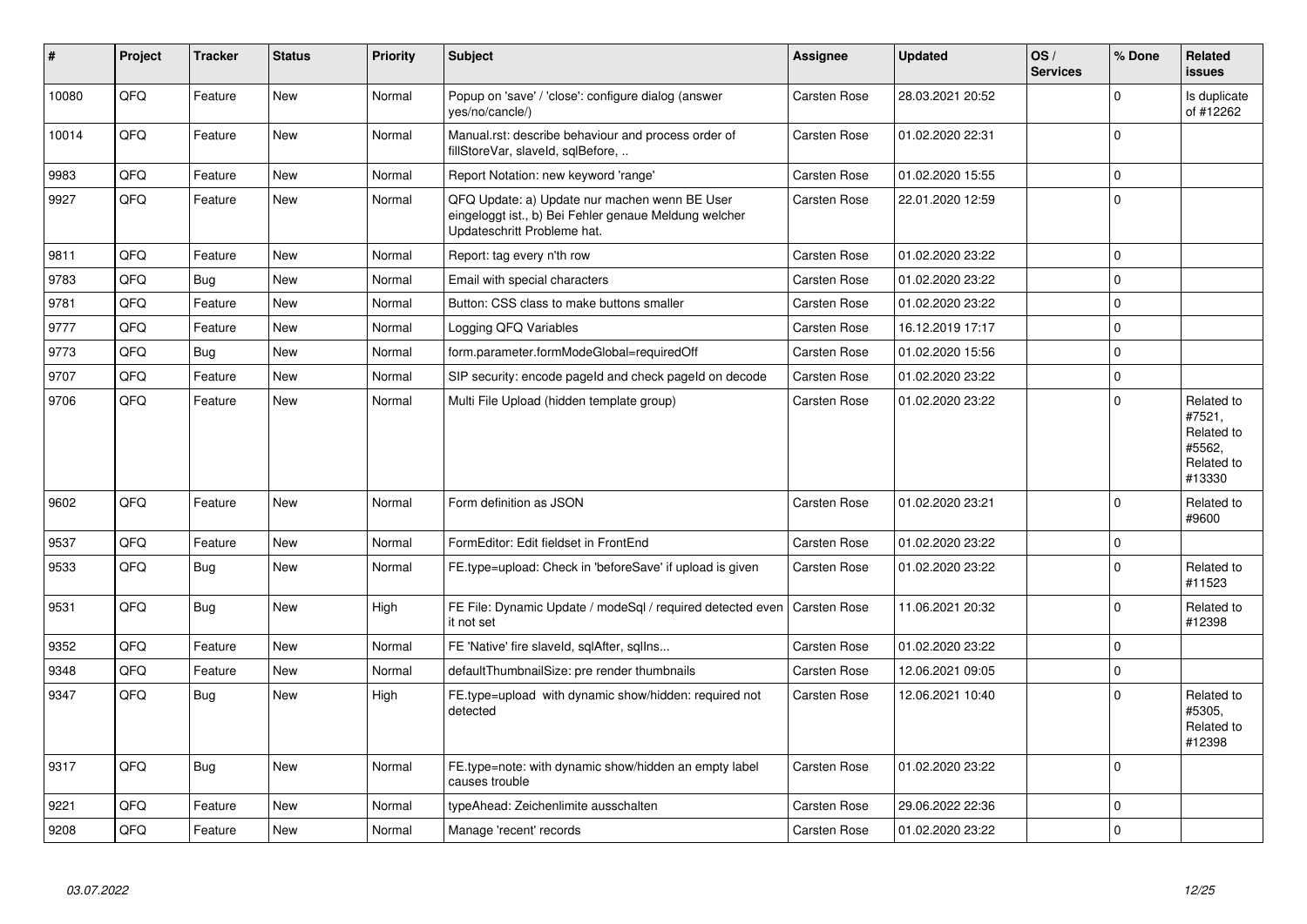| #    | Project | <b>Tracker</b> | <b>Status</b> | <b>Priority</b> | Subject                                                                                                | <b>Assignee</b>     | <b>Updated</b>   | OS/<br><b>Services</b> | % Done      | Related<br><b>issues</b>  |
|------|---------|----------------|---------------|-----------------|--------------------------------------------------------------------------------------------------------|---------------------|------------------|------------------------|-------------|---------------------------|
| 9177 | QFQ     | Bug            | New           | Normal          | Bug? QFQ tries to save an action FE, which has real<br>existing column name                            | <b>Carsten Rose</b> | 01.02.2020 23:22 |                        | $\Omega$    |                           |
| 9136 | QFQ     | Feature        | <b>New</b>    | Normal          | Create ZIP files with dynamic PDFs                                                                     | <b>Carsten Rose</b> | 01.02.2020 23:22 |                        | $\mathbf 0$ |                           |
| 9129 | QFQ     | Feature        | <b>New</b>    | Normal          | sqlValidate: Message as notification, not as error                                                     | <b>Carsten Rose</b> | 01.02.2020 23:22 |                        | $\Omega$    | Related to<br>#9128       |
| 9128 | QFQ     | Feature        | <b>New</b>    | Normal          | Error Message: not replaced variables- a) replace back to<br>'{{', b) underline                        | <b>Carsten Rose</b> | 01.02.2020 23:22 |                        | $\Omega$    | Related to<br>#9129       |
| 9127 | QFQ     | Bug            | <b>New</b>    | Normal          | Error Message: change 'roll over' color - text not readable                                            | Carsten Rose        | 01.02.2020 23:22 |                        | $\Omega$    |                           |
| 9077 | QFQ     | <b>Bug</b>     | <b>New</b>    | Normal          | typeAheadSql: report broken SQL                                                                        | <b>Carsten Rose</b> | 29.06.2022 22:35 |                        | $\Omega$    | Related to<br>#4018       |
| 9013 | QFQ     | <b>Bug</b>     | <b>New</b>    | Normal          | Error in Twig template not handled                                                                     | <b>Carsten Rose</b> | 20.10.2021 13:43 |                        | $\mathbf 0$ |                           |
| 8975 | QFQ     | Feature        | <b>New</b>    | Normal          | Report Notation: 2.0                                                                                   | <b>Carsten Rose</b> | 01.02.2020 23:22 |                        | $\Omega$    | Related to<br>#8963       |
| 8962 | QFQ     | Feature        | <b>New</b>    | High            | allow for form fields with identical names                                                             | Carsten Rose        | 03.05.2021 21:14 |                        | $\Omega$    |                           |
| 8806 | QFQ     | Feature        | <b>New</b>    | Normal          | SQL Function nl2br                                                                                     | <b>Carsten Rose</b> | 01.02.2020 23:22 |                        | $\Omega$    |                           |
| 8719 | QFQ     | Feature        | New           | Normal          | extraButtonLock: add support for 0/1                                                                   | Carsten Rose        | 01.02.2020 23:22 |                        | $\mathbf 0$ |                           |
| 8702 | QFQ     | Feature        | <b>New</b>    | Normal          | Load Record which is locked: missing user info                                                         | <b>Carsten Rose</b> | 11.12.2019 16:16 |                        | $\Omega$    | Related to<br>#9789       |
| 8668 | QFQ     | Bug            | <b>New</b>    | High            | Pill disabled: dyamic mode 'hidden' not respected - FE is still<br>required                            | <b>Carsten Rose</b> | 03.05.2021 21:14 |                        | $\Omega$    |                           |
| 8431 | QFQ     | Bug            | <b>New</b>    | High            | autocron.php with wrong path                                                                           | <b>Carsten Rose</b> | 03.05.2021 21:14 |                        | $\mathbf 0$ |                           |
| 8336 | QFQ     | Feature        | <b>New</b>    | Normal          | Form > modified > Close New: a) Optional disable popup, b)<br>custom text, c) mode on save: close stay | <b>Carsten Rose</b> | 01.02.2020 23:22 |                        | $\Omega$    | Related to<br>#8335       |
| 8217 | QFQ     | Feature        | New           | Normal          | if-elseif-else construct                                                                               | <b>Carsten Rose</b> | 16.03.2021 18:41 |                        | $\Omega$    | Related to<br>#10716      |
| 8187 | QFQ     | Feature        | New           | Normal          | Subrecord: enable/hide new button - make new/edit/delete<br>customizeable.                             | <b>Carsten Rose</b> | 06.03.2021 18:44 |                        | $\Omega$    | Related to<br>#11326      |
| 8089 | QFQ     | Feature        | <b>New</b>    | Normal          | Copy/Paste for FormElements                                                                            | <b>Carsten Rose</b> | 01.02.2020 23:22 |                        | $\Omega$    |                           |
| 8083 | QFQ     | Bug            | New           | High            | FormEditor: primary table list does not respect<br>'indexDb={{indexData:Y}}'                           | <b>Carsten Rose</b> | 03.05.2021 21:14 |                        | $\Omega$    | Has<br>duplicate<br>#6678 |
| 8049 | QFQ     | <b>Bug</b>     | New           | Normal          | FE.type=note, column 'value': text moves some pixel to top<br>after save                               | <b>Carsten Rose</b> | 01.02.2020 23:22 |                        | 0           |                           |
| 7924 | QFQ     | Feature        | New           | Normal          | Radio/Checkbox with Tooltip                                                                            | Carsten Rose        | 01.02.2020 23:22 |                        | $\mathbf 0$ |                           |
| 7920 | QFQ     | Feature        | New           | Normal          | FE: Syntax Highlight, Zeinlenumbruch                                                                   | Carsten Rose        | 01.02.2020 10:03 |                        | $\mathbf 0$ |                           |
| 7899 | QFQ     | <b>Bug</b>     | New           | High            | Fe.type=password / retype / required: always complain about<br>missing value                           | Carsten Rose        | 03.05.2021 21:14 |                        | 0           |                           |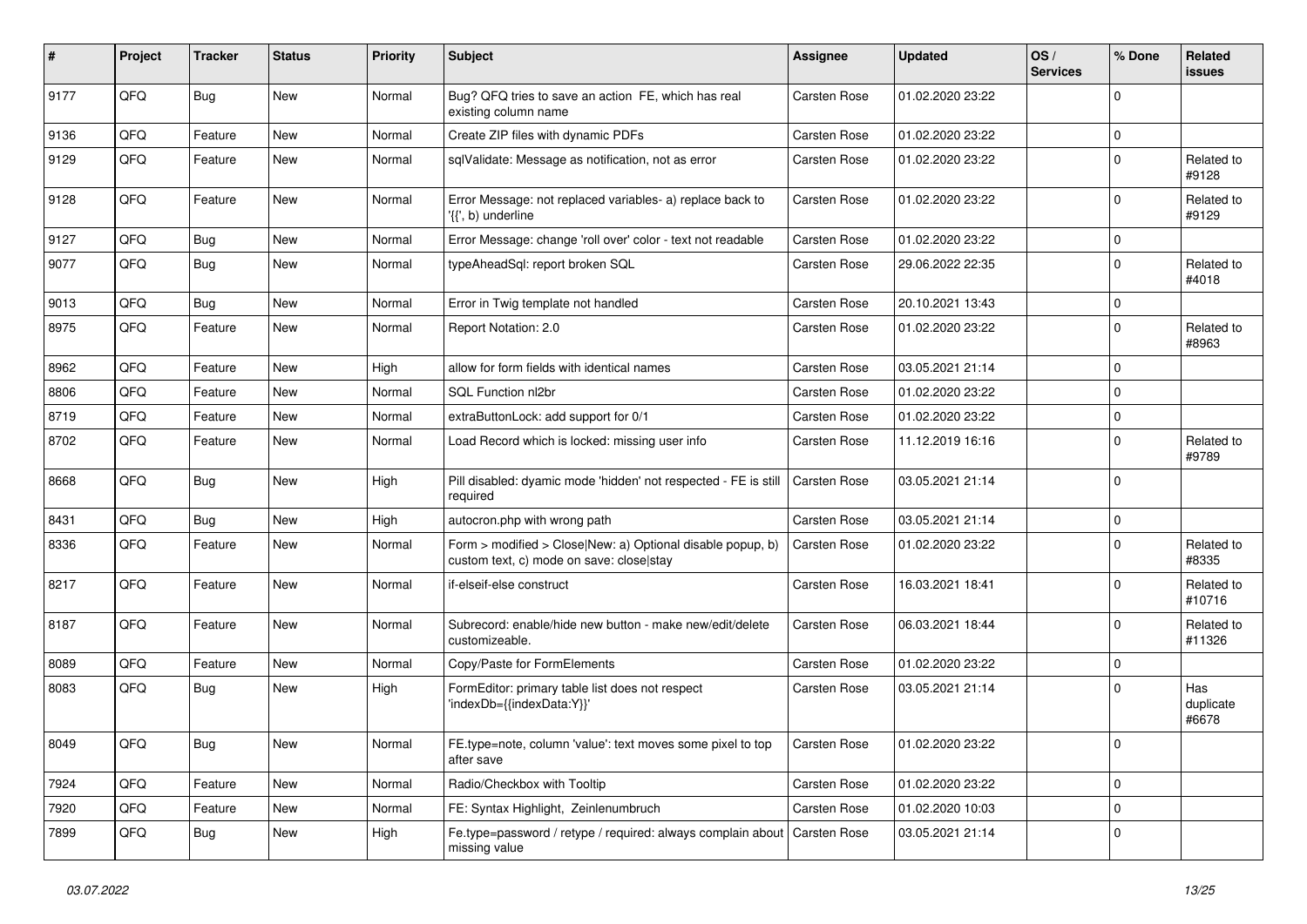| #    | Project | <b>Tracker</b> | <b>Status</b> | <b>Priority</b> | Subject                                                                                               | Assignee            | <b>Updated</b>   | OS/<br><b>Services</b> | % Done         | Related<br>issues    |
|------|---------|----------------|---------------|-----------------|-------------------------------------------------------------------------------------------------------|---------------------|------------------|------------------------|----------------|----------------------|
| 7890 | QFQ     | Bug            | New           | Normal          | FormElement 'required': extraButtonInfo not aligned                                                   | <b>Carsten Rose</b> | 11.06.2021 21:17 |                        | $\Omega$       | Related to<br>#11517 |
| 7850 | QFQ     | Feature        | <b>New</b>    | High            | Upload records: non 'pathFileName' column                                                             | <b>Carsten Rose</b> | 03.05.2021 21:14 |                        | $\Omega$       |                      |
| 7812 | QFQ     | Feature        | <b>New</b>    | Normal          | FE 'Subrecord' - new option 'subrecordShowFilter',<br>'subrecordPaging'                               | <b>Carsten Rose</b> | 01.02.2020 23:22 |                        | $\Omega$       |                      |
| 7795 | QFQ     | Bug            | <b>New</b>    | Normal          | Readonly Form: Typeahead-Felder                                                                       | <b>Carsten Rose</b> | 01.02.2020 23:22 |                        | $\Omega$       | Related to<br>#10640 |
| 7685 | QFQ     | <b>Bug</b>     | New           | Normal          | Open FormElement from QFQ error message and save<br>modified record: error about missing {{formId:F}} | Carsten Rose        | 01.02.2020 23:22 |                        | $\Omega$       |                      |
| 7683 | QFQ     | Feature        | New           | Normal          | Special column names in '{{ SELECT  AS _link }}' should<br>be detected                                | <b>Carsten Rose</b> | 01.02.2020 23:21 |                        | $\overline{0}$ |                      |
| 7681 | QFQ     | Feature        | <b>New</b>    | Normal          | Optional switch off 'check for modified record'                                                       | <b>Carsten Rose</b> | 01.02.2020 23:21 |                        | 0              |                      |
| 7660 | QFQ     | Feature        | New           | Normal          | IMAP: import mails to DB, move / delete mails                                                         | <b>Carsten Rose</b> | 01.02.2020 09:52 |                        | $\mathbf 0$    |                      |
| 7650 | QFQ     | Bug            | <b>New</b>    | High            | Optional do not show 'required' sign on FormElement                                                   | <b>Carsten Rose</b> | 03.05.2021 21:14 |                        | $\mathbf 0$    |                      |
| 7574 | QFQ     | Bug            | <b>New</b>    | Normal          | Substitute error: form element not reported / dont parse<br>Form.note                                 | <b>Carsten Rose</b> | 01.02.2020 23:21 |                        | $\mathbf 0$    |                      |
| 7547 | QFQ     | Bug            | <b>New</b>    | Normal          | Error Message in afterSave: wrong parameter column<br>reported                                        | <b>Carsten Rose</b> | 01.02.2020 23:22 |                        | $\Omega$       |                      |
| 7524 | QFG     | Bug            | <b>New</b>    | Normal          | QFQ throws a 'General Error' if 'fileadmin/protected/log/' is<br>not writeable                        | <b>Carsten Rose</b> | 01.02.2020 23:22 |                        | $\Omega$       |                      |
| 7521 | QFQ     | Feature        | New           | Normal          | TemplateGroup: fe.type=upload                                                                         | <b>Carsten Rose</b> | 01.02.2020 23:21 |                        | $\Omega$       | Related to<br>#9706  |
| 7520 | QFQ     | Feature        | <b>New</b>    | Normal          | QR Code:  AS _qr ( AS _link)                                                                          | <b>Carsten Rose</b> | 01.02.2020 23:22 |                        | $\mathbf 0$    |                      |
| 7519 | QFQ     | Feature        | <b>New</b>    | Normal          | Select: Multi                                                                                         | <b>Carsten Rose</b> | 01.02.2020 23:22 |                        | $\mathbf 0$    |                      |
| 7513 | QFQ     | Bug            | <b>New</b>    | Normal          | Radios not correct aligned                                                                            | <b>Carsten Rose</b> | 01.02.2020 23:22 |                        | $\mathbf 0$    |                      |
| 7512 | QFQ     | Bug            | New           | Normal          | FE: inputType=number >> 'pattern' is not respected                                                    | <b>Carsten Rose</b> | 01.02.2020 23:22 |                        | $\Omega$       |                      |
| 7481 | QFQ     | Feature        | <b>New</b>    | Normal          | Detect 'BaseUrl' automatically                                                                        | Carsten Rose        | 01.02.2020 23:21 |                        | $\Omega$       |                      |
| 7480 | QFQ     | Feature        | New           | Normal          | Record History (Undo / Redo)                                                                          | <b>Carsten Rose</b> | 11.12.2019 16:16 |                        | 0              | Related to<br>#2361  |
| 7342 | QFQ     | Feature        | <b>New</b>    | Normal          | add content $=$ hide this                                                                             | <b>Carsten Rose</b> | 01.02.2020 23:21 |                        | $\mathbf 0$    |                      |
| 7280 | QFQ     | Feature        | New           | Normal          | recently used table                                                                                   | Carsten Rose        | 01.02.2020 23:21 |                        | $\mathbf 0$    |                      |
| 7261 | QFQ     | <b>Bug</b>     | New           | Normal          | Report pathFilename for user without path, only the filename                                          | <b>Carsten Rose</b> | 01.02.2020 23:21 |                        | $\mathbf 0$    |                      |
| 7239 | QFQ     | Feature        | New           | Normal          | TinyMCE: html tag whitelist                                                                           | <b>Carsten Rose</b> | 01.02.2020 23:21 |                        | 0              | Related to<br>#14320 |
| 7219 | QFQ     | Bug            | New           | Normal          | typeSheadSql / typeAheadSqlPrefetch: change to curly<br>braces                                        | Carsten Rose        | 01.02.2020 23:21 |                        | $\Omega$       |                      |
| 7175 | QFQ     | Feature        | New           | Normal          | Upload: md5 hash as filename                                                                          | Carsten Rose        | 01.02.2020 23:21 |                        | 0              |                      |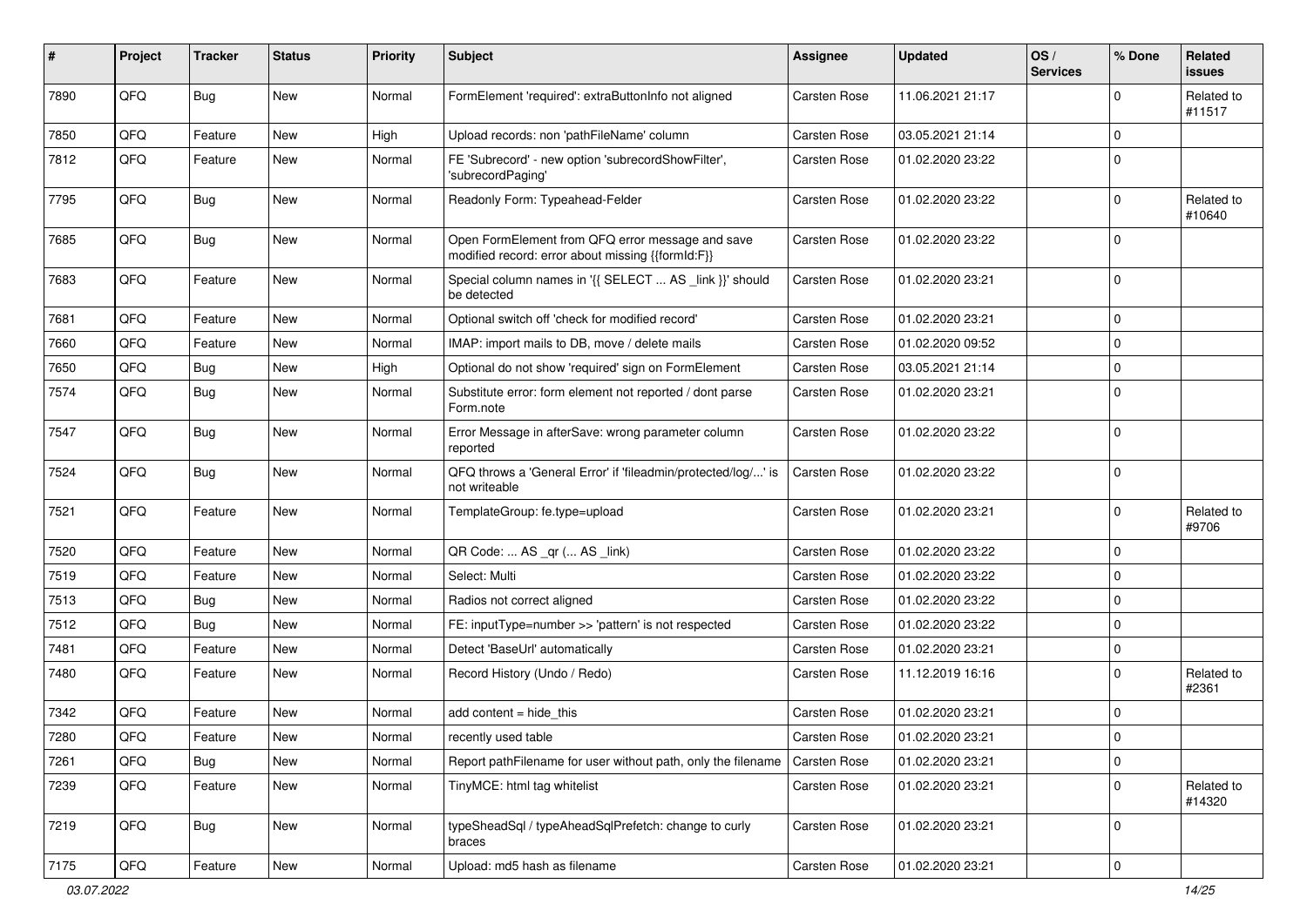| #    | Project | <b>Tracker</b> | <b>Status</b> | <b>Priority</b> | <b>Subject</b>                                                                                                             | Assignee            | <b>Updated</b>   | OS/<br><b>Services</b> | % Done      | Related<br><b>issues</b>                    |
|------|---------|----------------|---------------|-----------------|----------------------------------------------------------------------------------------------------------------------------|---------------------|------------------|------------------------|-------------|---------------------------------------------|
| 7119 | QFQ     | Feature        | <b>New</b>    | Normal          | Upload: scaleDownWidth, scaleDownHeight                                                                                    | Carsten Rose        | 01.02.2020 23:21 |                        | $\Omega$    |                                             |
| 7109 | QFQ     | Feature        | <b>New</b>    | Normal          | Dynamic Updates: row/element hide                                                                                          | <b>Carsten Rose</b> | 01.02.2020 23:22 |                        | $\Omega$    | Has<br>duplicate<br>#4081                   |
| 7102 | QFQ     | Feature        | <b>New</b>    | Normal          | Comment sign in report: '#' and '--'                                                                                       | Carsten Rose        | 01.02.2020 23:21 |                        | $\Omega$    |                                             |
| 7099 | QFQ     | Feature        | New           | Normal          | Redesign FormEditor                                                                                                        | <b>Carsten Rose</b> | 01.02.2020 23:21 |                        | $\Omega$    |                                             |
| 7014 | QFQ     | Bug            | <b>New</b>    | Normal          | Sending invalid emails succeeds when<br>debug.redirectAllMailTo is set                                                     | Carsten Rose        | 01.02.2020 23:21 |                        | $\mathbf 0$ |                                             |
| 7002 | QFQ     | Bug            | <b>New</b>    | Normal          | Dynamic Update: row does not disappear / appear                                                                            | Carsten Rose        | 01.02.2020 23:22 |                        | $\Omega$    |                                             |
| 6912 | QFQ     | Bug            | New           | Normal          | error Message Var 'deadline' already set in SIP - in Form<br>with FE.value={{deadline:R:::{{deadlinePeriod:Y}}}}           | <b>Carsten Rose</b> | 01.02.2020 23:21 |                        | $\Omega$    |                                             |
| 6855 | QFQ     | Feature        | <b>New</b>    | Normal          | With {{feUser:U}}!={{feUser:T}}: Save / Delete: only possible<br>with {{feUserSave:U}}='yes' and '{{feUserDelete:U}}='yes' | <b>Carsten Rose</b> | 01.02.2020 23:21 |                        | $\Omega$    |                                             |
| 6765 | QFQ     | Feature        | <b>New</b>    | Normal          | Moeglichkeit via QFQ eigene Logs zu schreiben                                                                              | Carsten Rose        | 01.02.2020 23:21 |                        | $\Omega$    |                                             |
| 6723 | QFQ     | Feature        | <b>New</b>    | Normal          | Report QFQ Installation and Version                                                                                        | Carsten Rose        | 12.06.2021 09:07 |                        | $\mathbf 0$ |                                             |
| 6677 | QFQ     | Bug            | New           | Normal          | Error message FE Action Element: no/wrong FE reference<br>who cause the problem.                                           | Carsten Rose        | 01.02.2020 23:21 |                        | $\Omega$    |                                             |
| 6602 | QFQ     | Feature        | <b>New</b>    | Normal          | Formlet: in Report auf Mausklick ein mini-form oeffnen                                                                     | Carsten Rose        | 11.12.2019 16:16 |                        | $\mathbf 0$ |                                             |
| 6594 | QFQ     | Feature        | New           | Normal          | Excel: on download, check if there is a valid sip                                                                          | Carsten Rose        | 01.02.2020 23:21 |                        | $\Omega$    |                                             |
| 6483 | QFQ     | Bug            | <b>New</b>    | Normal          | R Store funktioniert nicht bei 'Report Notation' im FE                                                                     | Carsten Rose        | 01.02.2020 23:21 |                        | $\mathbf 0$ |                                             |
| 6462 | QFQ     | Bug            | <b>New</b>    | Normal          | File Upload: Nutzlose Fehlermeldung wenn Datei zu gross                                                                    | <b>Carsten Rose</b> | 01.02.2020 23:21 |                        | $\Omega$    | Related to<br>#6139                         |
| 6437 | QFQ     | Feature        | <b>New</b>    | Normal          | Neuer Mode Button bei FormElementen                                                                                        | <b>Carsten Rose</b> | 01.02.2020 23:21 |                        | $\Omega$    | Related to<br>#9668.<br>Blocked by<br>#9678 |
| 6292 | QFQ     | Feature        | <b>New</b>    | Normal          | Download: File speichern mit Hash aber original Filename in<br>der Datenbank vermerken fuer Downloads                      | Carsten Rose        | 01.02.2020 23:21 |                        | $\Omega$    |                                             |
| 6289 | QFQ     | Feature        | <b>New</b>    | Normal          | Form: Log                                                                                                                  | Carsten Rose        | 01.02.2020 23:21 |                        | $\mathbf 0$ |                                             |
| 6261 | QFQ     | Feature        | New           | Normal          | Persistent SIP                                                                                                             | <b>Carsten Rose</b> | 12.06.2021 09:07 |                        | $\Omega$    | Related to<br>#10819                        |
| 5782 | QFQ     | Feature        | New           | Normal          | NextCloud API                                                                                                              | Carsten Rose        | 01.02.2020 10:02 |                        | 0           |                                             |
| 5715 | QFQ     | Feature        | <b>New</b>    | High            | PDF Caching                                                                                                                | Carsten Rose        | 03.05.2021 21:14 |                        | $\Omega$    | Related to<br>#5851,<br>Related to<br>#6357 |
| 5576 | QFQ     | <b>Bug</b>     | New           | Normal          | Using MySQL 'DROP' requires privilege - wich is not really<br>necessary.                                                   | Carsten Rose        | 01.02.2020 23:21 |                        | 0           |                                             |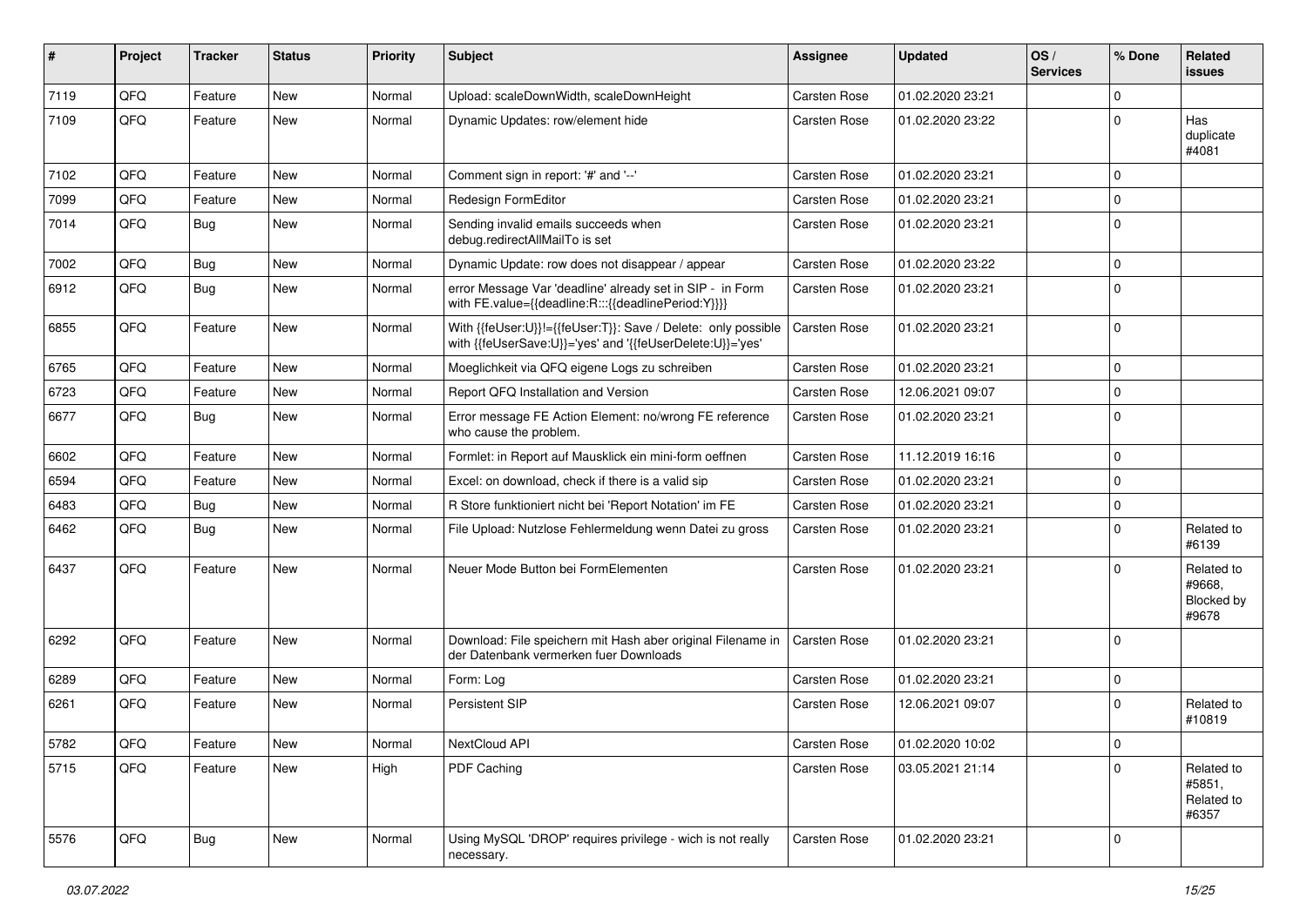| #     | Project | <b>Tracker</b> | <b>Status</b> | <b>Priority</b> | Subject                                                                                                | <b>Assignee</b>     | <b>Updated</b>   | OS/<br><b>Services</b> | % Done      | Related<br><b>issues</b>                    |
|-------|---------|----------------|---------------|-----------------|--------------------------------------------------------------------------------------------------------|---------------------|------------------|------------------------|-------------|---------------------------------------------|
| 5559  | QFQ     | Bug            | New           | Normal          | FE.type = Upload: 'accept' might contain variables                                                     | <b>Carsten Rose</b> | 11.05.2020 21:23 |                        | $\Omega$    |                                             |
| 5459  | QFQ     | Bug            | <b>New</b>    | High            | Multi DB: spread system tables between 'QFQ' and<br>'Data'-DB                                          | <b>Carsten Rose</b> | 03.05.2021 21:14 |                        | $\Omega$    | Related to<br>#4720                         |
| 5345  | QFQ     | Feature        | <b>New</b>    | Normal          | Report: UPDATE / INSERT / DELETE statements should<br>trigger subqueries, depending on the result.     | <b>Carsten Rose</b> | 27.05.2020 16:11 |                        | $\Omega$    |                                             |
| 5305  | QFQ     | Bug            | <b>New</b>    | Normal          | Upload FormElement: nicht disabled by readonly Form                                                    | <b>Carsten Rose</b> | 16.06.2021 13:43 |                        | $\Omega$    | Related to<br>#9347,<br>Related to<br>#9834 |
| 5221  | QFQ     | Bug            | New           | High            | Download Dialog: Bleibt stehen in FF wenn Datei<br>automatisch gespeichert wird.                       | <b>Carsten Rose</b> | 03.05.2021 21:14 |                        | $\Omega$    |                                             |
| 5131  | QFQ     | Feature        | <b>New</b>    | Normal          | Activate Spin Gear ('wait/busy' indicator) via LINK attribute                                          | <b>Carsten Rose</b> | 01.02.2020 23:21 |                        | $\Omega$    |                                             |
| 4756  | QFQ     | Bug            | New           | Normal          | Form dirty even nothing changes                                                                        | <b>Carsten Rose</b> | 11.12.2019 16:16 |                        | $\Omega$    |                                             |
| 4413  | QFQ     | Feature        | New           | Normal          | fieldset: show/hidden, modeSql, dynamicUpdate                                                          | <b>Carsten Rose</b> | 09.02.2022 15:19 |                        | $\mathbf 0$ |                                             |
| 4250  | QFQ     | Feature        | New           | Normal          | AutoCron in QFQ via PHP                                                                                | <b>Carsten Rose</b> | 01.02.2020 23:21 |                        | $\Omega$    | Related to<br>#3292,<br>Related to<br>#3291 |
| 4082  | QFQ     | Feature        | New           | Normal          | Dynamic Update: modeSql - useful default                                                               | <b>Carsten Rose</b> | 01.02.2020 23:22 |                        | 0           |                                             |
| 4050  | QFQ     | Feature        | <b>New</b>    | Normal          | sql.log: 1) FormElement ID which causes a specific action,<br>2) Result in the same row.               | <b>Carsten Rose</b> | 15.04.2020 11:35 |                        | $\Omega$    | Related to<br>#5458                         |
| 4023  | QFQ     | Feature        | <b>New</b>    | Normal          | prepared statements - FE action: salveld, sqllnsert,<br>sqlUpdate, sqlDelete, sqlBefore, sqlAfter      | <b>Carsten Rose</b> | 11.12.2019 16:15 |                        | $\Omega$    |                                             |
| 4018  | QFQ     | Feature        | New           | Normal          | typeahead: long query parameter / answer triggers 'Attack<br>detected' and purges current SIP storage. | <b>Carsten Rose</b> | 29.06.2022 22:46 |                        | $\Omega$    | Related to<br>#9077                         |
| 3727  | QFQ     | Feature        | <b>New</b>    | High            | Security: Session Hijacking erschweren                                                                 | <b>Carsten Rose</b> | 03.05.2021 21:14 |                        | $\mathbf 0$ |                                             |
| 3547  | QFQ     | Bug            | New           | Normal          | FE of type 'note' causes writing of empty fields.                                                      | <b>Carsten Rose</b> | 01.02.2020 23:21 |                        | $\mathbf 0$ |                                             |
| 3504  | QFQ     | Feature        | New           | Normal          | Logging: welche Action FEs werden wann wie ausgefuehrt                                                 | <b>Carsten Rose</b> | 01.02.2020 23:21 |                        | $\Omega$    | Related to<br>#5458,<br>Related to<br>#4092 |
| 3432  | QFQ     | Feature        | New           | Normal          | subrecord: dynamicUpdate                                                                               | <b>Carsten Rose</b> | 11.06.2020 21:10 |                        | $\Omega$    | Related to<br>#5691                         |
| 2361  | QFQ     | Feature        | New           | Normal          | Logging wer/wann/wo welches Formular aufgerufen hat                                                    | <b>Carsten Rose</b> | 11.12.2019 16:15 |                        | $\mathbf 0$ | Related to<br>#4432,<br>Related to<br>#7480 |
| 14371 | QFQ     | Feature        | Priorize      | Normal          | LDAP via REPORT                                                                                        | Carsten Rose        | 19.06.2022 16:37 |                        | $\mathbf 0$ |                                             |
| 14290 | QFQ     | Feature        | Priorize      | Normal          | FormEditor: Show Table Definition                                                                      | <b>Carsten Rose</b> | 19.06.2022 16:37 |                        | $\mathbf 0$ |                                             |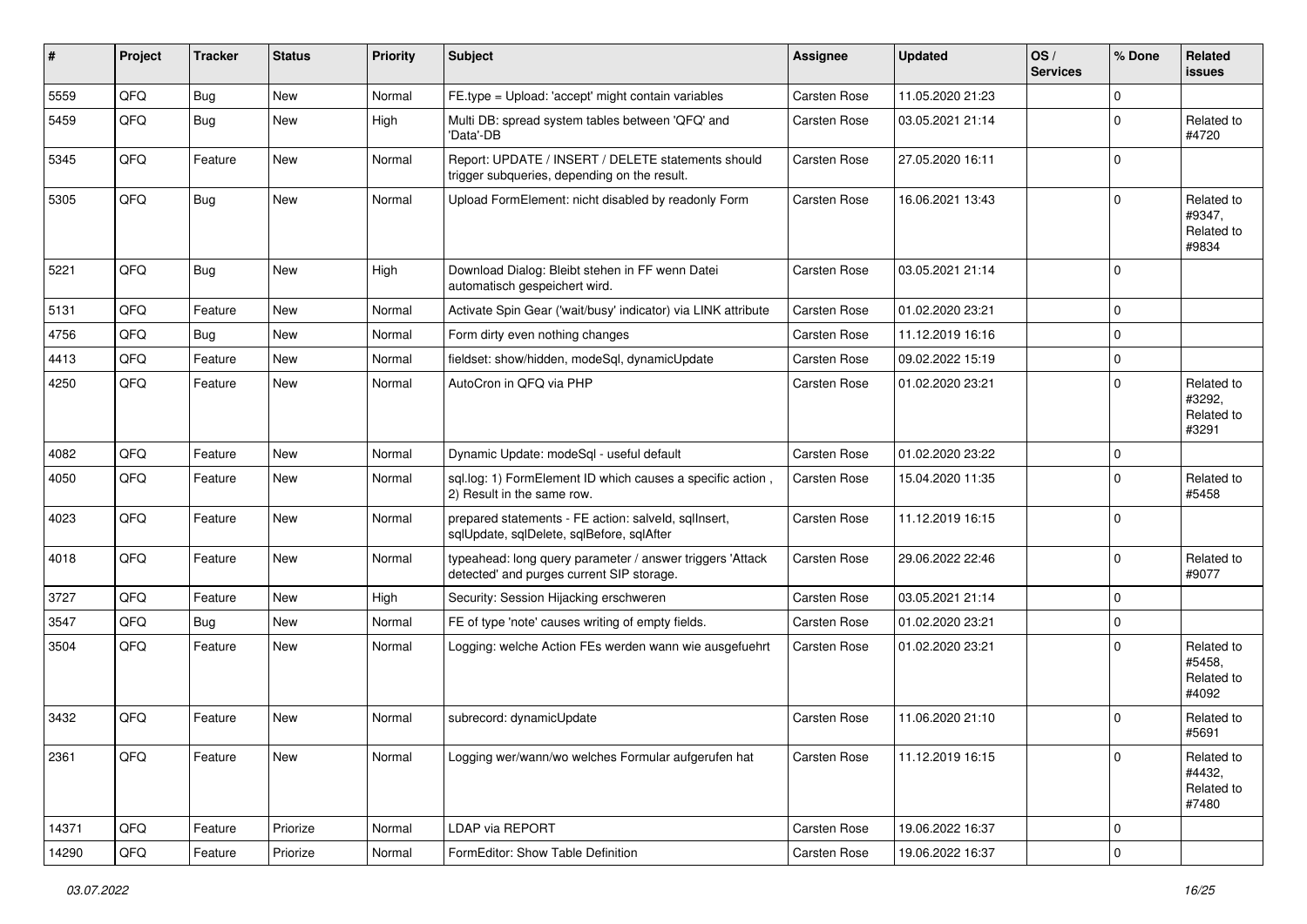| $\vert$ # | Project | <b>Tracker</b> | <b>Status</b> | <b>Priority</b> | <b>Subject</b>                                                                                           | Assignee            | <b>Updated</b>   | OS/<br><b>Services</b> | % Done      | Related<br><b>issues</b>                                                |
|-----------|---------|----------------|---------------|-----------------|----------------------------------------------------------------------------------------------------------|---------------------|------------------|------------------------|-------------|-------------------------------------------------------------------------|
| 14283     | QFQ     | Bug            | Priorize      | Normal          | HEIC / HEIF convert doesn't trigger                                                                      | Carsten Rose        | 19.06.2022 16:37 |                        | $\Omega$    |                                                                         |
| 12504     | QFQ     | Feature        | Priorize      | Normal          | sql.log: report fe.id                                                                                    | Carsten Rose        | 05.05.2021 22:09 |                        | $\mathbf 0$ |                                                                         |
| 12503     | QFQ     | Feature        | Priorize      | Normal          | Detect dangerous UPDATE statement with missing WHERE                                                     | <b>Carsten Rose</b> | 05.05.2021 22:09 |                        | $\mathsf 0$ |                                                                         |
| 12452     | QFQ     | Feature        | Priorize      | Normal          | BaseURL: alsways with '/' at the end                                                                     | Carsten Rose        | 19.06.2022 13:45 |                        | $\mathbf 0$ | Related to<br>#10782                                                    |
| 12325     | QFQ     | <b>Bug</b>     | Priorize      | Normal          | MultiDB form.dblndex not working for report syntax                                                       | Carsten Rose        | 07.09.2021 13:37 |                        | $\mathbf 0$ | Related to<br>#12145,<br>Related to<br>#12314                           |
| 11320     | QFQ     | Feature        | Priorize      | Normal          | Typo3 Version 10 support                                                                                 | Carsten Rose        | 05.05.2021 22:09 |                        | $\mathbf 0$ |                                                                         |
| 10015     | QFQ     | Feature        | Priorize      | Normal          | Monospace in Textarea                                                                                    | <b>Carsten Rose</b> | 03.02.2020 13:40 |                        | $\mathbf 0$ |                                                                         |
| 10012     | QFQ     | Feature        | Priorize      | Normal          | redirectAllMailTo: {{beEmail:T}}                                                                         | <b>Carsten Rose</b> | 08.05.2021 09:54 |                        | $\mathbf 0$ | Related to<br>#12412,<br>Related to<br>#12413,<br>Related to<br>#10011  |
| 10011     | QFQ     | Feature        | Priorize      | Normal          | Offer new STORE_TYPO3 Variable 'beUser', 'beEmail'                                                       | Carsten Rose        | 08.05.2021 09:51 |                        | $\mathbf 0$ | Related to<br>#10012,<br>Related to<br>#12511                           |
| 10005     | QFQ     | Feature        | Priorize      | Normal          | Report / special column name:  AS calendar                                                               | <b>Carsten Rose</b> | 03.06.2020 17:28 |                        | $\mathbf 0$ |                                                                         |
| 9975      | QFQ     | Bug            | Priorize      | Normal          | Dropdown Menu: 'r:3' broken                                                                              | <b>Carsten Rose</b> | 01.02.2020 10:13 |                        | $\mathbf 0$ |                                                                         |
| 9968      | QFQ     | Feature        | Priorize      | Normal          | Tooltip in Links for Developer                                                                           | Carsten Rose        | 01.02.2020 23:17 |                        | $\mathsf 0$ |                                                                         |
| 9958      | QFQ     | <b>Bug</b>     | Priorize      | Normal          | Broken subrecord query: no error message                                                                 | <b>Carsten Rose</b> | 05.02.2021 15:15 |                        | $\pmb{0}$   |                                                                         |
| 9947      | QFQ     | <b>Bug</b>     | Priorize      | Normal          | Unwanted error message if missing 'typeAheadSqlPrefetch'                                                 | Carsten Rose        | 01.02.2020 10:13 |                        | $\mathbf 0$ |                                                                         |
| 9928      | QFQ     | Feature        | Priorize      | Normal          | SpecialColumnName: a) Deprecated: ' AS "_+tag " ', b)<br>New: ' AS "_ <tag1><tag2>"</tag2></tag1>        | Carsten Rose        | 01.02.2020 23:17 |                        | $\mathbf 0$ | Related to<br>#9929                                                     |
| 9900      | QFQ     | Feature        | Priorize      | Normal          | Generic API Call: tt-content record >> JSON                                                              | Carsten Rose        | 01.02.2020 10:13 |                        | $\mathbf 0$ |                                                                         |
| 9862      | QFQ     | <b>Bug</b>     | Priorize      | Normal          | Failed writing to sql mail qfq.log should throw an exception                                             | <b>Carsten Rose</b> | 01.02.2020 10:13 |                        | $\mathbf 0$ |                                                                         |
| 9834      | QFQ     | <b>Bug</b>     | Priorize      | Normal          | Input elements with tag 'disabled' are missing on<br>form-submit: server option 'processReadOnly' broken | Carsten Rose        | 07.12.2021 16:43 |                        | $\Omega$    | Related to<br>#9691,<br>Related to<br>#5305, Has<br>duplicate<br>#12331 |
| 9668      | QFQ     | Feature        | Priorize      | Normal          | Form.mode: rename 'hidden' to 'hide'                                                                     | Carsten Rose        | 05.05.2021 22:14 |                        | $\Omega$    | Related to<br>#6437                                                     |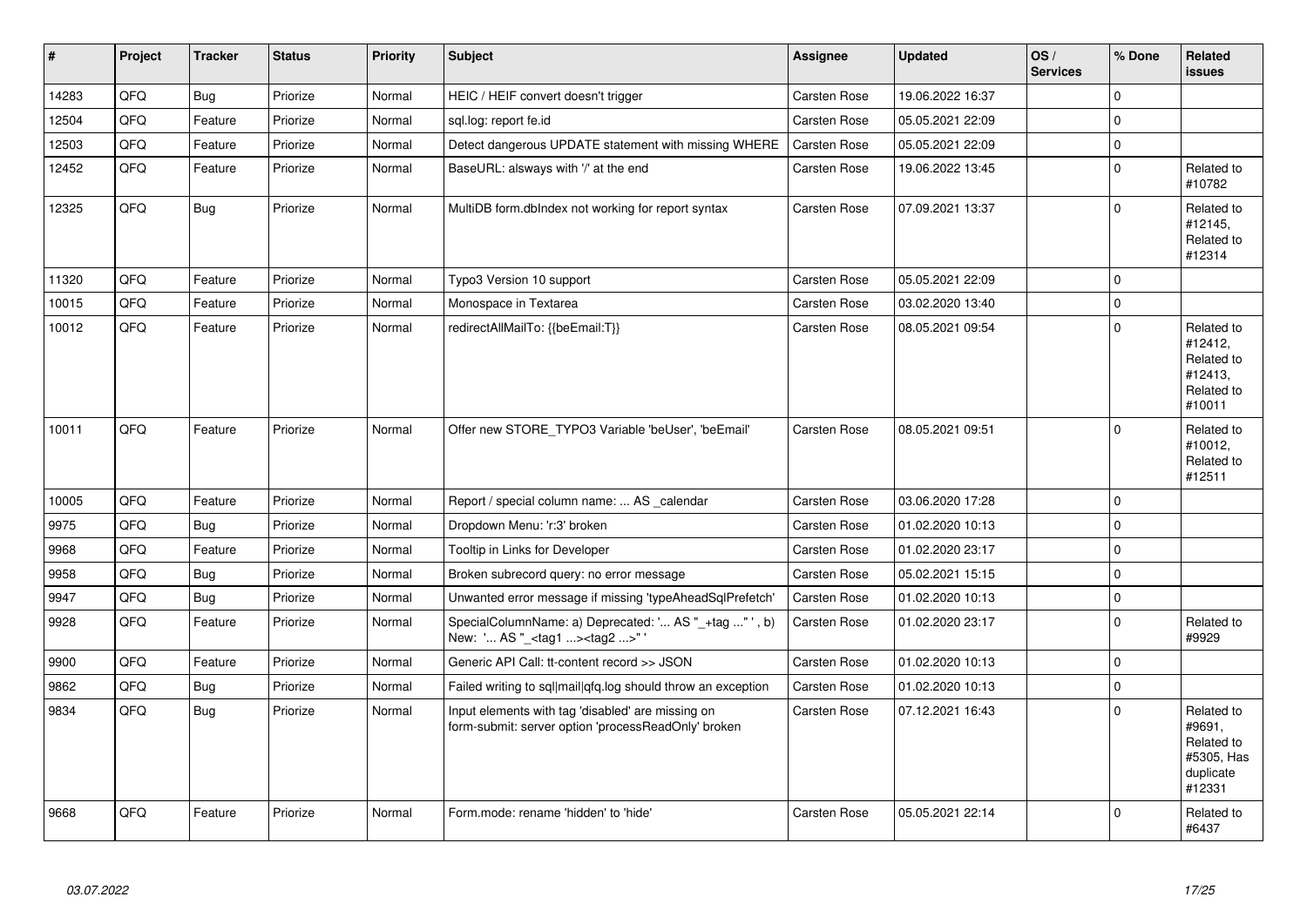| ∦    | Project | <b>Tracker</b> | <b>Status</b> | <b>Priority</b> | <b>Subject</b>                                                                            | <b>Assignee</b>     | <b>Updated</b>   | OS/<br><b>Services</b> | % Done       | Related<br>issues                               |
|------|---------|----------------|---------------|-----------------|-------------------------------------------------------------------------------------------|---------------------|------------------|------------------------|--------------|-------------------------------------------------|
| 9534 | QFQ     | Bug            | Priorize      | Urgent          | FE.type=upload: 'Unknown Mode: ID"                                                        | Carsten Rose        | 03.05.2021 21:14 |                        | <sup>0</sup> | Related to<br>#9532                             |
| 9394 | QFQ     | Feature        | Priorize      | Normal          | REST: allow for non numerical ids in get requests                                         | <b>Carsten Rose</b> | 05.05.2021 22:10 |                        | $\Omega$     |                                                 |
| 9346 | QFQ     | Feature        | Priorize      | Normal          | beforeSave: check if an upload is given                                                   | Carsten Rose        | 11.06.2021 21:18 |                        | $\Omega$     |                                                 |
| 9173 | QFQ     | Bug            | Priorize      | Urgent          | Stale Record Lock: Firefox                                                                | <b>Carsten Rose</b> | 03.05.2021 21:14 |                        | $\Omega$     | Related to<br>#9789                             |
| 9121 | QFQ     | Bug            | Priorize      | High            | sip links have r and __dbIndexData set                                                    | <b>Carsten Rose</b> | 12.06.2021 10:41 |                        | $\mathbf 0$  |                                                 |
| 8963 | QFQ     | Feature        | Priorize      | Normal          | Setting values in a store: flexible way                                                   | <b>Carsten Rose</b> | 05.05.2021 22:10 |                        | $\Omega$     | Related to<br>#8975                             |
| 8585 | QFQ     | Feature        | Priorize      | Normal          | Enhance Error message for 'unknown form'                                                  | <b>Carsten Rose</b> | 01.02.2020 10:13 |                        | $\Omega$     |                                                 |
| 8584 | QFQ     | Feature        | Priorize      | Normal          | FE 'Action' - never assign to Container (except Template<br>Group)                        | <b>Carsten Rose</b> | 01.02.2020 10:13 |                        | $\Omega$     |                                                 |
| 8277 | QFQ     | Feature        | Priorize      | Normal          | fe.parameter.default=                                                                     | <b>Carsten Rose</b> | 01.02.2020 23:17 |                        | $\Omega$     | Related to<br>#8113                             |
| 8204 | QFQ     | Feature        | Priorize      | High            | Position 'required mark'                                                                  | <b>Carsten Rose</b> | 16.06.2021 13:44 |                        | $\mathbf 0$  |                                                 |
| 8082 | QFQ     | Feature        | Priorize      | High            | Contact form without saving record                                                        | Carsten Rose        | 07.12.2021 15:20 |                        | 0            | Related to<br>#8587,<br><b>Blocks</b><br>#11850 |
| 8044 | QFQ     | Feature        | Priorize      | Normal          | Transaction: a) Form, b) Report                                                           | <b>Carsten Rose</b> | 05.05.2021 22:14 |                        | $\Omega$     | Related to<br>#8043                             |
| 8037 | QFQ     | Bug            | Priorize      | Normal          | FE.type=upload (advanced mode): {{slaveld:V}} missing<br>during dynamic update            | <b>Carsten Rose</b> | 01.02.2020 10:13 |                        | $\Omega$     |                                                 |
| 8034 | QFQ     | Feature        | Priorize      | Normal          | FormElement 'data': 22.22.2222 should not be accepted                                     | <b>Carsten Rose</b> | 01.02.2020 10:13 |                        | $\mathbf 0$  |                                                 |
| 7656 | QFQ     | Bug            | Priorize      | Normal          | FE with required, 'pattern' and 'extraButtonLock': always<br>complain about missing value | Carsten Rose        | 01.02.2020 10:13 |                        | $\Omega$     |                                                 |
| 7630 | QFQ     | Feature        | Priorize      | Normal          | detailed error message for simple upload                                                  | <b>Carsten Rose</b> | 01.02.2020 10:13 |                        | $\Omega$     |                                                 |
| 7616 | QFQ     | Bug            | Priorize      | Normal          | Selectlist with Enum & Dynamic Update                                                     | <b>Carsten Rose</b> | 01.02.2020 10:13 |                        | $\Omega$     |                                                 |
| 7522 | QFQ     | Feature        | Priorize      | Normal          | Inserting default index.html to folder (Avoid Apache<br>Indexing)                         | Carsten Rose        | 01.02.2020 10:13 |                        | $\mathbf 0$  |                                                 |
| 7290 | QFQ     | Feature        | Priorize      | Normal          | FormEditor: title as textarea if LEN(title)>60                                            | <b>Carsten Rose</b> | 01.02.2020 10:13 |                        | $\mathbf 0$  | Blocked by<br>#7682                             |
| 7217 | QFQ     | Feature        | Priorize      | Normal          | Download: notice User if `_sip=?` is missing                                              | Carsten Rose        | 01.02.2020 10:13 |                        | $\mathbf 0$  |                                                 |
| 6998 | QFQ     | Feature        | Priorize      | Normal          | Form: with debug=on show column information as tooltip of<br>column label                 | <b>Carsten Rose</b> | 01.02.2020 10:13 |                        | $\Omega$     |                                                 |
| 6574 | QFQ     | <b>Bug</b>     | Priorize      | Normal          | qfq.log: Fehlermeldung wurde angezeigt, aber nicht geloggt                                | Carsten Rose        | 01.02.2020 10:13 |                        | $\mathbf 0$  |                                                 |
| 6116 | QFQ     | Bug            | Priorize      | High            | value of checkbox not saved                                                               | Carsten Rose        | 07.12.2021 17:19 |                        | $\mathbf 0$  |                                                 |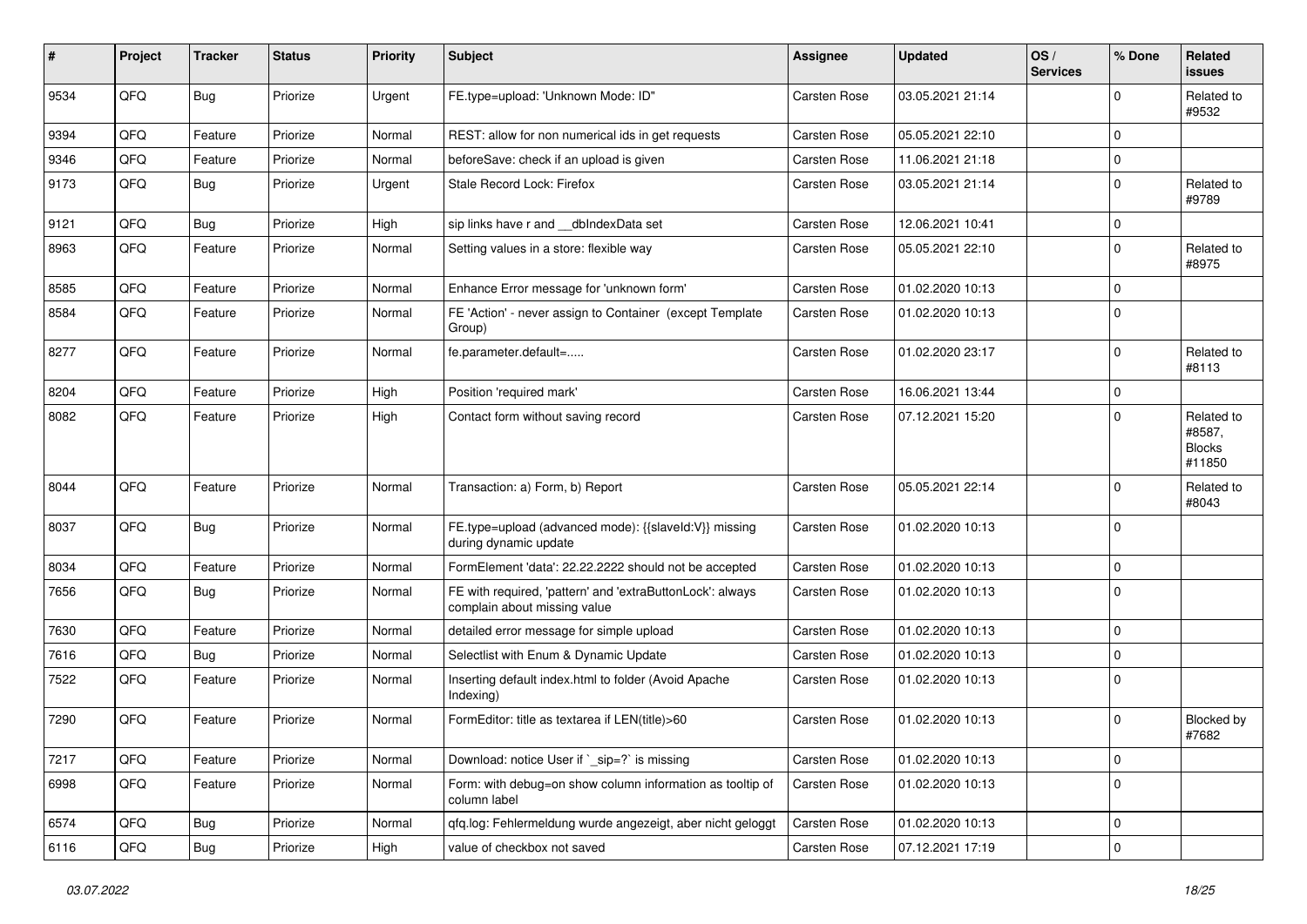| #     | Project | <b>Tracker</b> | <b>Status</b>              | <b>Priority</b> | <b>Subject</b>                                                                          | <b>Assignee</b>     | <b>Updated</b>   | OS/<br><b>Services</b> | % Done      | Related<br><b>issues</b>                                                                                                       |
|-------|---------|----------------|----------------------------|-----------------|-----------------------------------------------------------------------------------------|---------------------|------------------|------------------------|-------------|--------------------------------------------------------------------------------------------------------------------------------|
| 5942  | QFQ     | Feature        | Priorize                   | Normal          | 'L' and 'type': append to links, generate via '_link' by using 'u:'                     | <b>Carsten Rose</b> | 01.02.2020 10:13 |                        | $\Omega$    |                                                                                                                                |
| 3867  | QFQ     | Feature        | Priorize                   | Normal          | Readonly Formular: Template Groups add/delete<br>ausbeldnen                             | Carsten Rose        | 05.05.2021 22:12 |                        | $\Omega$    |                                                                                                                                |
| 3782  | QFQ     | Bug            | Priorize                   | Normal          | Bei fehlerhafter Eingabe (z.B. Datum) sollte das erwartete<br>Format angezeigt werden   | <b>Carsten Rose</b> | 01.02.2020 10:13 |                        | 0           |                                                                                                                                |
| 12463 | QFQ     | Bug            | ToDo                       | High            | QFQ Function: 'function' and 'sql' on same level - output of<br>sql is shown two times. | Carsten Rose        | 15.12.2021 16:31 |                        | $\mathbf 0$ |                                                                                                                                |
| 12395 | QFQ     | Bug            | ToDo                       | High            | QFQ Function: Result two times shown                                                    | Carsten Rose        | 18.02.2022 08:59 |                        | $\mathbf 0$ |                                                                                                                                |
| 14323 | QFQ     | Bug            | In Progress                | Normal          | Report: render=both single - no impact                                                  | Carsten Rose        | 19.06.2022 18:31 |                        | $\mathbf 0$ |                                                                                                                                |
| 14175 | QFQ     | Bug            | In Progress                | Normal          | Opening a form with no QFQ Session cookie fails                                         | Carsten Rose        | 03.06.2022 10:40 |                        | $\mathbf 0$ |                                                                                                                                |
| 12439 | QFQ     | Feature        | In Progress                | Normal          | TinyMCE Paste from Word & Character Count/Limit                                         | Carsten Rose        | 05.05.2021 22:15 |                        | $\mathbf 0$ |                                                                                                                                |
| 11980 | QFQ     | Feature        | In Progress                | Normal          | protected verzeichnis MUSS geschützt werden                                             | <b>Carsten Rose</b> | 07.09.2021 13:30 |                        | $\Omega$    |                                                                                                                                |
| 11517 | QFQ     | Bug            | In Progress                | Normal          | extraButtonInfo Broken for multiple FormElements                                        | <b>Carsten Rose</b> | 12.05.2022 13:12 |                        | $\Omega$    | Related to<br>#7890,<br>Related to<br>#3811, Has<br>duplicate<br>#10905, Has<br>duplicate<br>#10553, Has<br>duplicate<br>#6779 |
| 11076 | QFQ     | Feature        | In Progress                | Normal          | SELECT  AS _websocket                                                                   | <b>Carsten Rose</b> | 30.08.2020 17:49 |                        | $\mathbf 0$ |                                                                                                                                |
| 10661 | QFQ     | Bug            | In Progress                | Normal          | Typo3 Warnungen                                                                         | Carsten Rose        | 07.09.2021 13:23 |                        | $\Omega$    | Related to<br>#12440                                                                                                           |
| 10443 | QFQ     | Feature        | In Progress                | Normal          | Konzept api / live                                                                      | Carsten Rose        | 07.05.2020 09:39 |                        | $\mathbf 0$ |                                                                                                                                |
| 6250  | QFQ     | Feature        | In Progress                | Normal          | Enhance layout: a) Subrecord, b) Subrecord-Title                                        | Carsten Rose        | 01.02.2020 23:22 |                        | $\Omega$    | Related to<br>#5391                                                                                                            |
| 5695  | QFQ     | Feature        | In Progress                | Normal          | Multiform                                                                               | Carsten Rose        | 02.01.2021 18:38 |                        | $\mathbf 0$ |                                                                                                                                |
| 13566 | QFQ     | Feature        | Ready to sync<br>(develop) | Normal          | Delete config-example.gfg.php file                                                      | <b>Carsten Rose</b> | 23.12.2021 09:25 |                        | $\Omega$    |                                                                                                                                |
| 12546 | QFQ     | Bug            | Feedback                   | Normal          | Branch 'Development' - Unit Tests mit dirty workaround<br>angepasst                     | <b>Carsten Rose</b> | 19.03.2022 17:48 |                        | $\Omega$    |                                                                                                                                |
| 5894  | QFQ     | Feature        | Feedback                   | Normal          | Typeahead in Report: show/hide rows dynamically                                         | <b>Carsten Rose</b> | 18.02.2022 08:50 |                        | $\Omega$    | Related to<br>#5893.<br>Related to<br>#5885                                                                                    |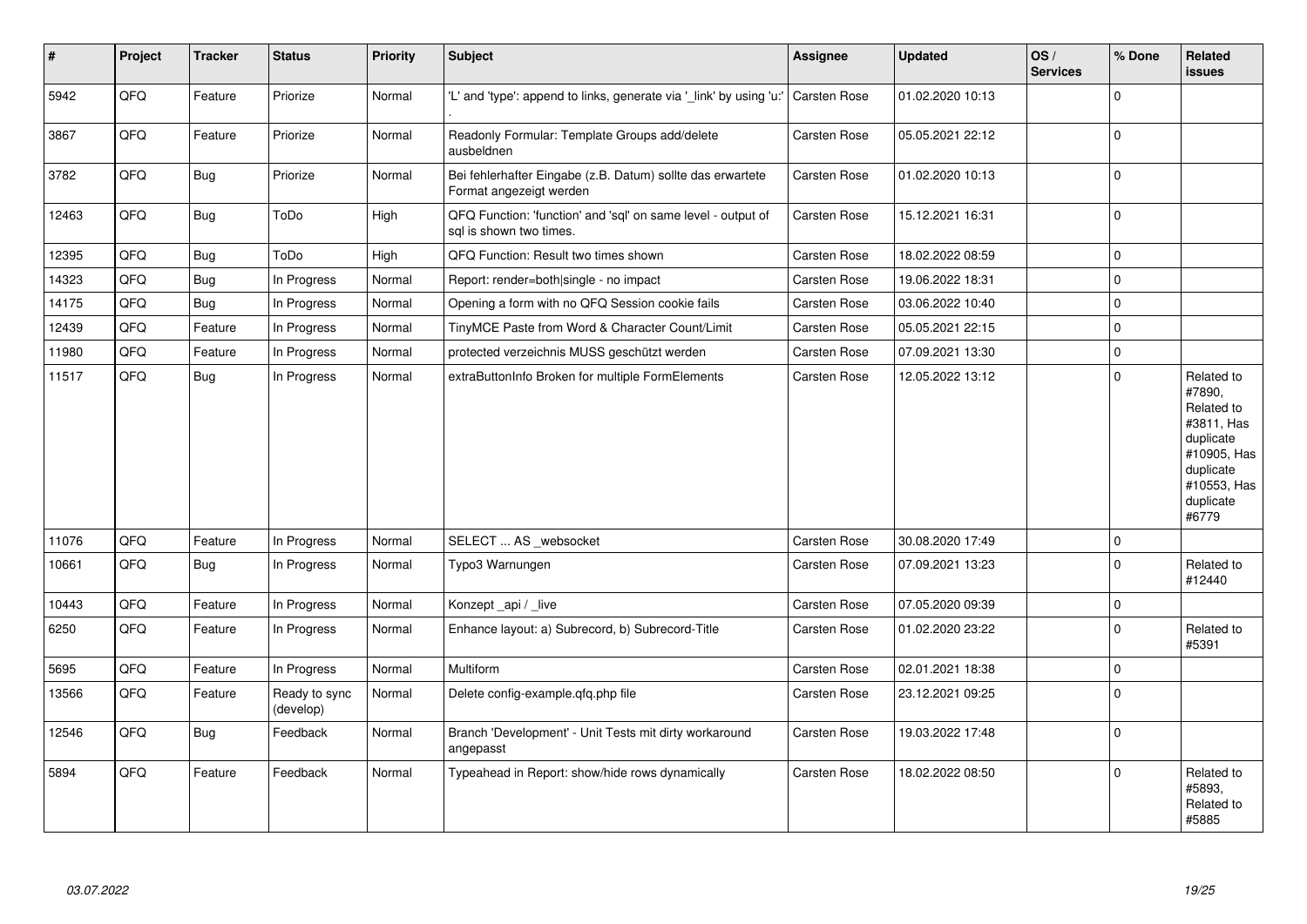| #     | Project | <b>Tracker</b> | <b>Status</b>     | <b>Priority</b> | <b>Subject</b>                                                          | Assignee            | <b>Updated</b>   | OS/<br><b>Services</b> | % Done      | Related<br>issues                                                     |
|-------|---------|----------------|-------------------|-----------------|-------------------------------------------------------------------------|---------------------|------------------|------------------------|-------------|-----------------------------------------------------------------------|
| 12611 | QFQ     | Feature        | Some day<br>maybe | Normal          | Refactoring: Bootstrap with Lazy Loading                                | Carsten Rose        | 08.06.2022 10:37 |                        | $\Omega$    | Related to<br>#12490,<br>Related to<br>#10013,<br>Related to<br>#7732 |
| 12337 | QFQ     | Feature        | Some day<br>maybe | Normal          | Database.php: better caching                                            | Carsten Rose        | 16.09.2021 15:10 |                        | $\mathbf 0$ |                                                                       |
| 12315 | QFQ     | Feature        | Some day<br>maybe | Normal          | Form History (Diffs) / Backups                                          | Carsten Rose        | 16.09.2021 15:10 |                        | $\mathbf 0$ |                                                                       |
| 11323 | QFQ     | Feature        | Some day<br>maybe | Normal          | Report Frontend Editor Modal + Codemirror                               | Carsten Rose        | 16.09.2021 15:10 |                        | $\Omega$    | Related to<br>#11036                                                  |
| 11322 | QFQ     | Feature        | Some day<br>maybe | Normal          | Form Element JSON - (multiline parameter field)                         | Carsten Rose        | 16.09.2021 15:10 |                        | $\mathbf 0$ |                                                                       |
| 11217 | QFQ     | Feature        | Some day<br>maybe | Normal          | <b>Extend Script Functionality</b>                                      | Carsten Rose        | 16.09.2021 15:10 |                        | 0           |                                                                       |
| 11036 | QFQ     | Feature        | Some day<br>maybe | Normal          | inline report editor permissions                                        | <b>Carsten Rose</b> | 16.09.2021 15:09 |                        | $\Omega$    | Related to<br>#11323                                                  |
| 10745 | QFQ     | Feature        | Some day<br>maybe | Normal          | <b>Tablesorter Excel Export</b>                                         | Carsten Rose        | 16.09.2021 15:09 |                        | $\mathbf 0$ |                                                                       |
| 10716 | QFQ     | Feature        | Some day<br>maybe | Normal          | Business Logic mit Externen Skripten                                    | <b>Carsten Rose</b> | 16.09.2021 15:10 |                        | $\Omega$    | Related to<br>#10713,<br>Related to<br>#8217                          |
| 10116 | QFQ     | Feature        | Some day<br>maybe | Normal          | TypeAhead: Tag - show inside 'input' element                            | Carsten Rose        | 16.09.2021 15:09 |                        | $\Omega$    |                                                                       |
| 10095 | QFQ     | Feature        | Some day<br>maybe | Normal          | Generic Gitlab Integration into QFQ                                     | Carsten Rose        | 16.09.2021 15:10 |                        | $\mathbf 0$ |                                                                       |
| 10013 | QFQ     | Feature        | Some day<br>maybe | Normal          | FE.typ=editor: CodeMirror                                               | Carsten Rose        | 08.06.2022 10:37 |                        | $\Omega$    | Related to<br>#12611,<br>Related to<br>#12490,<br>Related to<br>#7732 |
| 9704  | QFQ     | Feature        | Some day<br>maybe | Normal          | Thumbnails Generieren beim Splitten von PDF Files                       | Carsten Rose        | 11.12.2019 16:01 |                        | $\mathbf 0$ |                                                                       |
| 9669  | QFQ     | Bug            | Some day<br>maybe | Normal          | Checkbox / Template Group: radio/checkbox visible broken<br>after 'add' | Carsten Rose        | 16.06.2021 13:47 |                        | $\mathbf 0$ | Related to<br>#8091                                                   |
| 9579  | QFQ     | Feature        | Some day<br>maybe | Normal          | Multiform with Process Row                                              | Carsten Rose        | 11.12.2019 16:01 |                        | $\mathbf 0$ |                                                                       |
| 9281  | QFQ     | <b>Bug</b>     | Some day<br>maybe | Normal          | Allow STRICT_TRANS_TABLES                                               | Carsten Rose        | 02.01.2021 18:43 |                        | $\mathbf 0$ |                                                                       |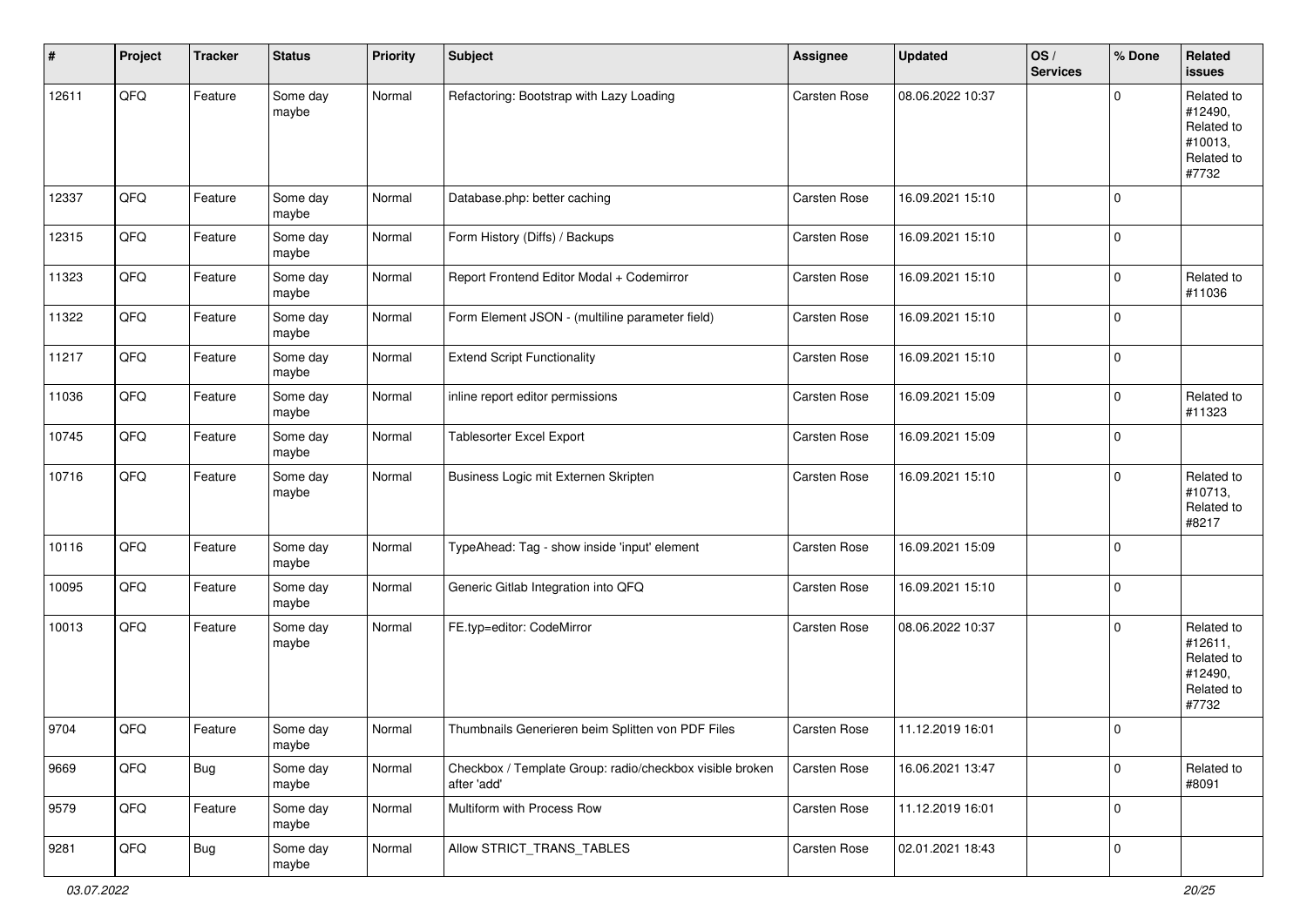| #    | Project | <b>Tracker</b> | <b>Status</b>     | <b>Priority</b> | <b>Subject</b>                                                                                 | <b>Assignee</b>     | <b>Updated</b>   | OS/<br><b>Services</b> | % Done      | <b>Related</b><br>issues                    |
|------|---------|----------------|-------------------|-----------------|------------------------------------------------------------------------------------------------|---------------------|------------------|------------------------|-------------|---------------------------------------------|
| 8894 | QFQ     | Feature        | Some day<br>maybe | Normal          | Documentation Tags Usable in QFQ Application                                                   | <b>Carsten Rose</b> | 11.12.2019 16:01 |                        | $\mathbf 0$ |                                             |
| 8892 | QFQ     | Feature        | Some day<br>maybe | Normal          | Display and Edit SQL Comments in Form Editor                                                   | <b>Carsten Rose</b> | 11.12.2019 16:01 |                        | $\mathbf 0$ |                                             |
| 8586 | QFQ     | Feature        | Some day<br>maybe | Normal          | QFQ: Enhance Error message for 'record not found'                                              | Carsten Rose        | 16.09.2021 15:10 |                        | 0           |                                             |
| 8520 | QFQ     | Feature        | Some day<br>maybe | Normal          | Bring QFQ to Composer                                                                          | Carsten Rose        | 16.09.2021 15:10 |                        | $\mathbf 0$ |                                             |
| 8106 | QFQ     | <b>Bug</b>     | Some day<br>maybe | Normal          | Dynamic Update: Feld kann nicht auf empty zurückgesetzt<br>werden                              | Carsten Rose        | 11.12.2019 16:01 |                        | $\mathbf 0$ |                                             |
| 8101 | QFQ     | Feature        | Some day<br>maybe | Normal          | Password hash: support further hashing methods                                                 | Carsten Rose        | 16.09.2021 15:10 |                        | $\mathbf 0$ |                                             |
| 7456 | QFQ     | <b>Bug</b>     | Some day<br>maybe | Low             | Todos in Code: solve or make ticket                                                            | <b>Carsten Rose</b> | 16.09.2021 15:10 |                        | $\mathbf 0$ |                                             |
| 7453 | QFQ     | Feature        | Some day<br>maybe | Normal          | import / export forms QFQ                                                                      | <b>Carsten Rose</b> | 16.09.2021 15:10 |                        | $\mathbf 0$ |                                             |
| 7452 | QFQ     | Feature        | Some day<br>maybe | Normal          | automate deployment new QFQ version                                                            | <b>Carsten Rose</b> | 16.09.2021 15:10 |                        | 0           |                                             |
| 7336 | QFQ     | Feature        | Some day<br>maybe | Normal          | PDF Upload: disallow PDFs with specific Meta information                                       | Carsten Rose        | 11.12.2019 16:01 |                        | 0           |                                             |
| 7107 | QFQ     | Feature        | Some day<br>maybe | Normal          | Showcase Registration Tool: Anmeldung / Administration :<br>Liste Anmeldungen / Emaileinaldung | Carsten Rose        | 11.12.2019 16:01 |                        | $\mathbf 0$ |                                             |
| 6715 | QFQ     | Feature        | Some day<br>maybe | Normal          | Code-Refactoring: dbArray vereinheitlichen                                                     | Carsten Rose        | 11.12.2019 16:02 |                        | 0           |                                             |
| 5991 | QFQ     | Bug            | Some day<br>maybe | Normal          | URLs with ' ' or long parameter are problematic                                                | <b>Carsten Rose</b> | 01.02.2020 23:19 |                        | $\mathbf 0$ |                                             |
| 5983 | QFQ     | Feature        | Some day<br>maybe | Normal          | Form Submit (save & update): normalize date/-time FE                                           | <b>Carsten Rose</b> | 01.02.2020 23:19 |                        | $\mathbf 0$ |                                             |
| 5852 | QFQ     | Feature        | Some day<br>maybe | Normal          | Logging: mail.log / sql.log - im FE anzeigen und via AJAX<br>aktualisieren                     | <b>Carsten Rose</b> | 01.02.2020 23:19 |                        | $\mathbf 0$ | Related to<br>#5885                         |
| 5768 | QFQ     | Bug            | Some day<br>maybe | Normal          | '{{pageLanguage:T}}' missing if QFQ is called via api                                          | <b>Carsten Rose</b> | 01.02.2020 23:19 |                        | 0           |                                             |
| 5706 | QFQ     | Bug            | Some day<br>maybe | Normal          | upload: fileDestination needs to be sanatized                                                  | <b>Carsten Rose</b> | 01.02.2020 23:19 |                        | $\mathbf 0$ |                                             |
| 5665 | QFQ     | Feature        | Some day<br>maybe | Normal          | Versuch das '{{" nicht mehr noetig ist.                                                        | Carsten Rose        | 01.02.2020 23:20 |                        | $\mathbf 0$ | Related to<br>#7432,<br>Related to<br>#7434 |
| 5579 | QFQ     | Feature        | Some day<br>maybe | Normal          | Enhance Doc / Presentation: variable type 'link column type'                                   | <b>Carsten Rose</b> | 01.02.2020 23:19 |                        | 0           |                                             |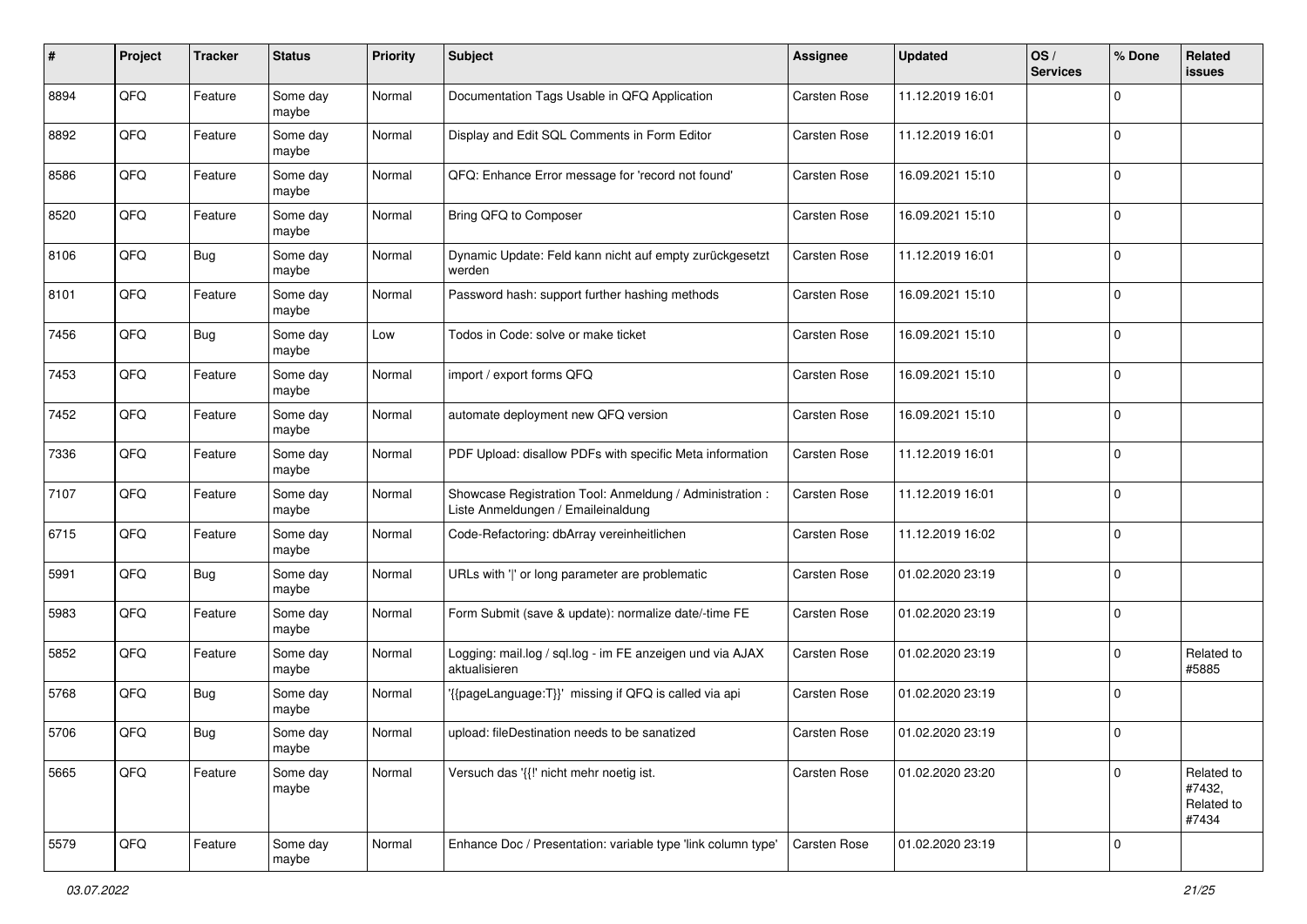| $\vert$ # | Project | <b>Tracker</b> | <b>Status</b>     | <b>Priority</b> | <b>Subject</b>                                                                                                       | Assignee            | <b>Updated</b>   | OS/<br><b>Services</b> | % Done      | Related<br><b>issues</b>                       |
|-----------|---------|----------------|-------------------|-----------------|----------------------------------------------------------------------------------------------------------------------|---------------------|------------------|------------------------|-------------|------------------------------------------------|
| 5557      | QFQ     | Bug            | Some day<br>maybe | Normal          | Form load: STORE_RECORD filled, but should be empty                                                                  | Carsten Rose        | 01.02.2020 23:19 |                        | $\Omega$    |                                                |
| 5548      | QFQ     | Feature        | Some day<br>maybe | Normal          | 801 Textfiles/Scriptfiles als Thumbnail                                                                              | <b>Carsten Rose</b> | 07.03.2022 16:26 |                        | $\Omega$    |                                                |
| 5480      | QFQ     | Feature        | Some day<br>maybe | Normal          | QFQ: Dokumentation mit Screenshots versehen                                                                          | <b>Carsten Rose</b> | 01.02.2020 23:20 |                        | $\mathbf 0$ | Related to<br>#9879                            |
| 5428      | QFQ     | Feature        | Some day<br>maybe | Normal          | secure thumbnail: late render on access.                                                                             | Carsten Rose        | 01.02.2020 23:20 |                        | $\Omega$    |                                                |
| 5132      | QFQ     | Feature        | Some day<br>maybe | Normal          | Error Message sendmail missing attachment: more details                                                              | <b>Carsten Rose</b> | 01.02.2020 23:19 |                        | $\Omega$    |                                                |
| 5021      | QFQ     | Bug            | Some day<br>maybe | Normal          | FE.typ=extra - during save displays error 'datum2' already<br>filled in STORE_SIP - the value is stored nevertheless | Carsten Rose        | 01.02.2020 23:19 |                        | $\Omega$    | Related to<br>#3875                            |
| 4956      | QFQ     | Feature        | Some day<br>maybe | Normal          | Sendmail: Benutzerdefinierte Headers                                                                                 | Carsten Rose        | 11.12.2019 16:02 |                        | $\Omega$    |                                                |
| 4872      | QFQ     | Feature        | Some day<br>maybe | Normal          | Fields of Typo3 page available in STORE TYPO3                                                                        | Carsten Rose        | 01.02.2020 23:19 |                        | $\Omega$    |                                                |
| 4869      | QFQ     | Feature        | Some day<br>maybe | Normal          | Dynamic Update (show, hide, readonly?, required?) for<br><b>Template Group Elements</b>                              | <b>Carsten Rose</b> | 01.02.2020 23:19 |                        | $\Omega$    | Related to<br>#4865                            |
| 4839      | QFQ     | Feature        | Some day<br>maybe | Normal          | gfg-handle in <head> Abschnitt</head>                                                                                | Carsten Rose        | 11.12.2019 16:02 |                        | $\Omega$    |                                                |
| 4771      | QFQ     | Bug            | Some day<br>maybe | Normal          | qfq: select-down-values empty after save (edit-form for<br>program administrators)                                   | Carsten Rose        | 01.02.2020 23:20 |                        | $\Omega$    | Related to<br>#4549, Has<br>duplicate<br>#4282 |
| 4757      | QFQ     | Feature        | Some day<br>maybe | Normal          | Test subrecord: download links ok? Links ok?                                                                         | Carsten Rose        | 01.02.2020 23:20 |                        | $\Omega$    |                                                |
| 4659      | QFQ     | <b>Bug</b>     | Some day<br>maybe | Normal          | infoButtonExtra                                                                                                      | Carsten Rose        | 01.02.2020 23:20 |                        | $\Omega$    |                                                |
| 4652      | QFQ     | Feature        | Some day<br>maybe | Normal          | UZH CD: Weiterleitung auf benutzerdefinierte 403/404 Seite                                                           | <b>Carsten Rose</b> | 01.02.2020 23:20 |                        | $\Omega$    |                                                |
| 4651      | QFQ     | Bug            | Some day<br>maybe | Normal          | "Loading document" Modal wird angezeigt bei uzhcd type=2<br>Ansicht                                                  | <b>Carsten Rose</b> | 01.02.2020 23:20 |                        | $\Omega$    |                                                |
| 4650      | QFQ     | Feature        | Some day<br>maybe | Normal          | Convert html to doc/rtf                                                                                              | Carsten Rose        | 01.02.2020 23:20 |                        | $\Omega$    | Related to<br>#10704                           |
| 4606      | QFQ     | Feature        | Some day<br>maybe | Normal          | link: qualifier to render bootstrap button                                                                           | Carsten Rose        | 01.02.2020 23:19 |                        | $\Omega$    |                                                |
| 4583      | QFQ     | <b>Bug</b>     | Some day<br>maybe | Normal          | Dynamic Update bei TypeAhead Feldern                                                                                 | Carsten Rose        | 01.02.2020 23:19 |                        | $\Omega$    |                                                |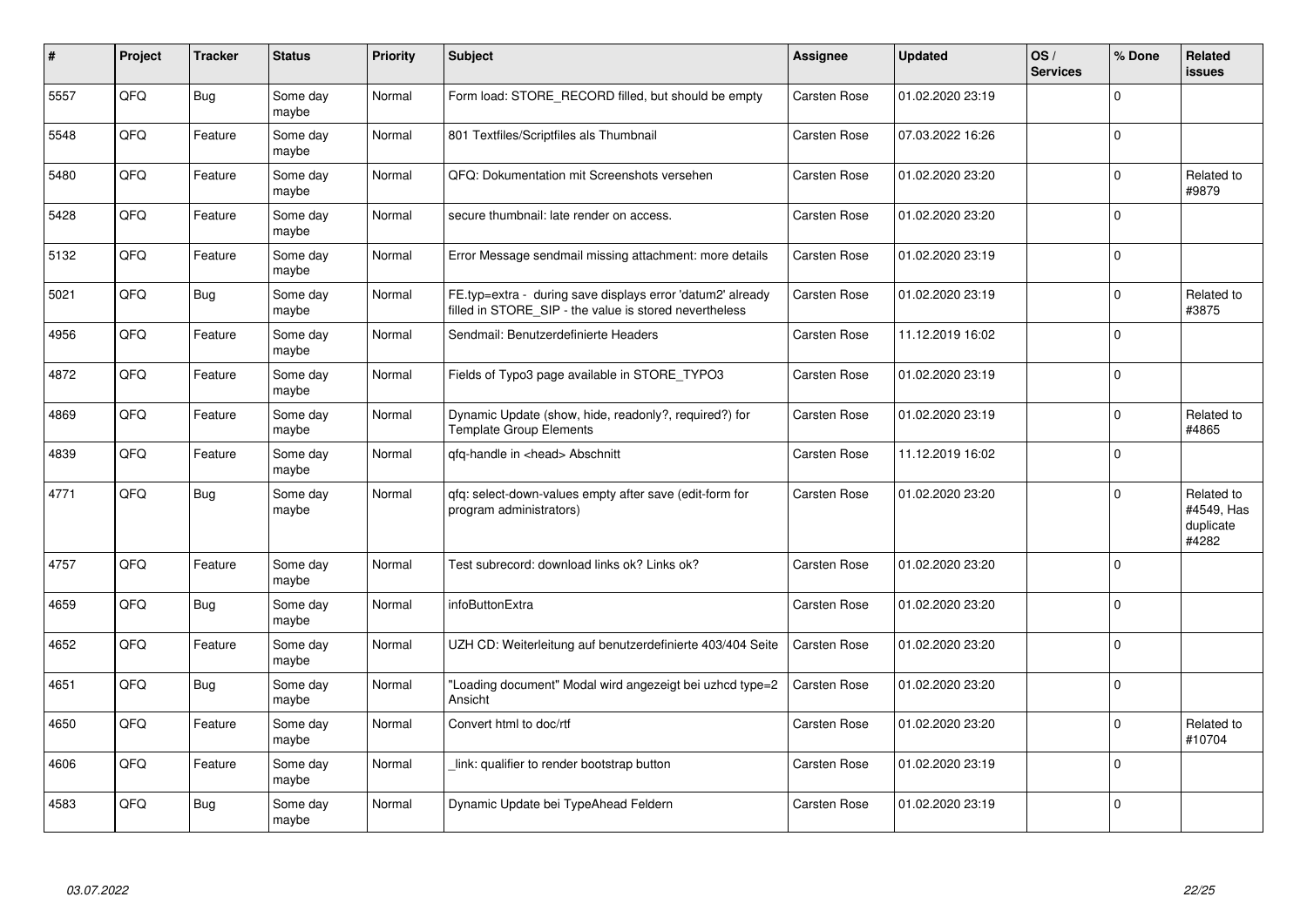| ∦    | Project | <b>Tracker</b> | <b>Status</b>     | <b>Priority</b> | <b>Subject</b>                                                                                                          | <b>Assignee</b>     | <b>Updated</b>   | OS/<br><b>Services</b> | % Done      | Related<br>issues                           |
|------|---------|----------------|-------------------|-----------------|-------------------------------------------------------------------------------------------------------------------------|---------------------|------------------|------------------------|-------------|---------------------------------------------|
| 4549 | QFQ     | Bug            | Some day<br>maybe | Normal          | TemplateGroups: FE.type SELECT loose selected value<br>after save                                                       | Carsten Rose        | 01.02.2020 23:20 |                        | $\Omega$    | Related to<br>#4548,<br>Related to<br>#4771 |
| 4528 | QFQ     | Bug            | Some day<br>maybe | Normal          | extraButtonLock mit SQLAhead Bug                                                                                        | <b>Carsten Rose</b> | 01.02.2020 23:19 |                        | $\Omega$    |                                             |
| 4365 | QFQ     | Feature        | Some day<br>maybe | Normal          | Multi Language: new way of config                                                                                       | <b>Carsten Rose</b> | 01.02.2020 23:20 |                        | $\Omega$    |                                             |
| 4349 | QFQ     | Feature        | Some day<br>maybe | Normal          | link download: downloaded external URL to<br>deliver/concatenate - check mimetipe and handle it correctly               | Carsten Rose        | 11.12.2019 16:02 |                        | $\Omega$    |                                             |
| 4343 | QFQ     | Feature        | Some day<br>maybe | Normal          | Link: Classifier to add 'attributes'                                                                                    | <b>Carsten Rose</b> | 01.02.2020 23:20 |                        | $\Omega$    | Related to<br>#14077                        |
| 4330 | QFQ     | Feature        | Some day<br>maybe | Normal          | Error Message: report missing {{ / }} in sqlUpdate, sqlInsert,<br>sqlDelete, sqlAfter, sqlBefore in FE action elements. | <b>Carsten Rose</b> | 01.02.2020 23:20 |                        | $\Omega$    |                                             |
| 4328 | QFQ     | Bug            | Some day<br>maybe | Normal          | Error Message: Show FE name/number on problems in FE                                                                    | <b>Carsten Rose</b> | 01.02.2020 23:20 |                        | $\Omega$    |                                             |
| 4293 | QFQ     | Bug            | Some day<br>maybe | Normal          | Download broken if token 'd:' is missing - but no error<br>message                                                      | <b>Carsten Rose</b> | 11.12.2019 16:03 |                        | $\Omega$    | Related to<br>#7514                         |
| 4279 | QFQ     | Bug            | Some day<br>maybe | High            | config.linkVars lost                                                                                                    | <b>Carsten Rose</b> | 03.05.2021 21:14 |                        | $\Omega$    |                                             |
| 4259 | QFQ     | Feature        | Some day<br>maybe | Normal          | Instant trigger a cron job                                                                                              | <b>Carsten Rose</b> | 11.12.2019 16:03 |                        | $\Omega$    |                                             |
| 4258 | QFQ     | Feature        | Some day<br>maybe | High            | <b>System Defaults: Forms</b>                                                                                           | <b>Carsten Rose</b> | 03.05.2021 21:14 |                        | $\mathbf 0$ |                                             |
| 4197 | QFQ     | Feature        | Some day<br>maybe | Normal          | Unit Test fuer JSON Stream von QuickFormQuery.php ><br>doForm()                                                         | <b>Carsten Rose</b> | 11.12.2019 16:03 |                        | $\Omega$    |                                             |
| 4092 | QFQ     | Bug            | Some day<br>maybe | Normal          | 1) Logging verbessern wann welches FE warum ausgefuehrt<br>wird, 2) Documentation: Best Practice Template Group         | <b>Carsten Rose</b> | 01.02.2020 23:19 |                        | $\Omega$    | Related to<br>#3504                         |
| 4026 | QFQ     | Feature        | Some day<br>maybe | Normal          | sglLog.sgl: log number of FE.id                                                                                         | <b>Carsten Rose</b> | 11.12.2019 16:03 |                        | $\Omega$    | Related to<br>#5458                         |
| 4008 | QFQ     | Bug            | Some day<br>maybe | Normal          | FormElemen.type=sendmail: wrong 'TO' if 'real<br>name <rea@mail.to>' is used</rea@mail.to>                              | <b>Carsten Rose</b> | 11.12.2019 16:03 |                        | $\Omega$    |                                             |
| 3991 | QFQ     | Feature        | Some day<br>maybe | Normal          | report: Columnname ' skipWrap' skips 'fbeg', 'fend'                                                                     | Carsten Rose        | 11.12.2019 16:03 |                        | $\Omega$    |                                             |
| 3990 | QFQ     | Feature        | Some day<br>maybe | High            | custom class definition: add space automatically                                                                        | <b>Carsten Rose</b> | 03.05.2021 21:14 |                        | $\Omega$    |                                             |
| 3967 | QFQ     | Feature        | Some day<br>maybe | High            | Report: Checkbox, Radio, Dropdown, Input welches ohne<br>Submit funktioniert - 'Inline-Form'                            | Carsten Rose        | 03.05.2021 21:14 |                        | $\mathbf 0$ |                                             |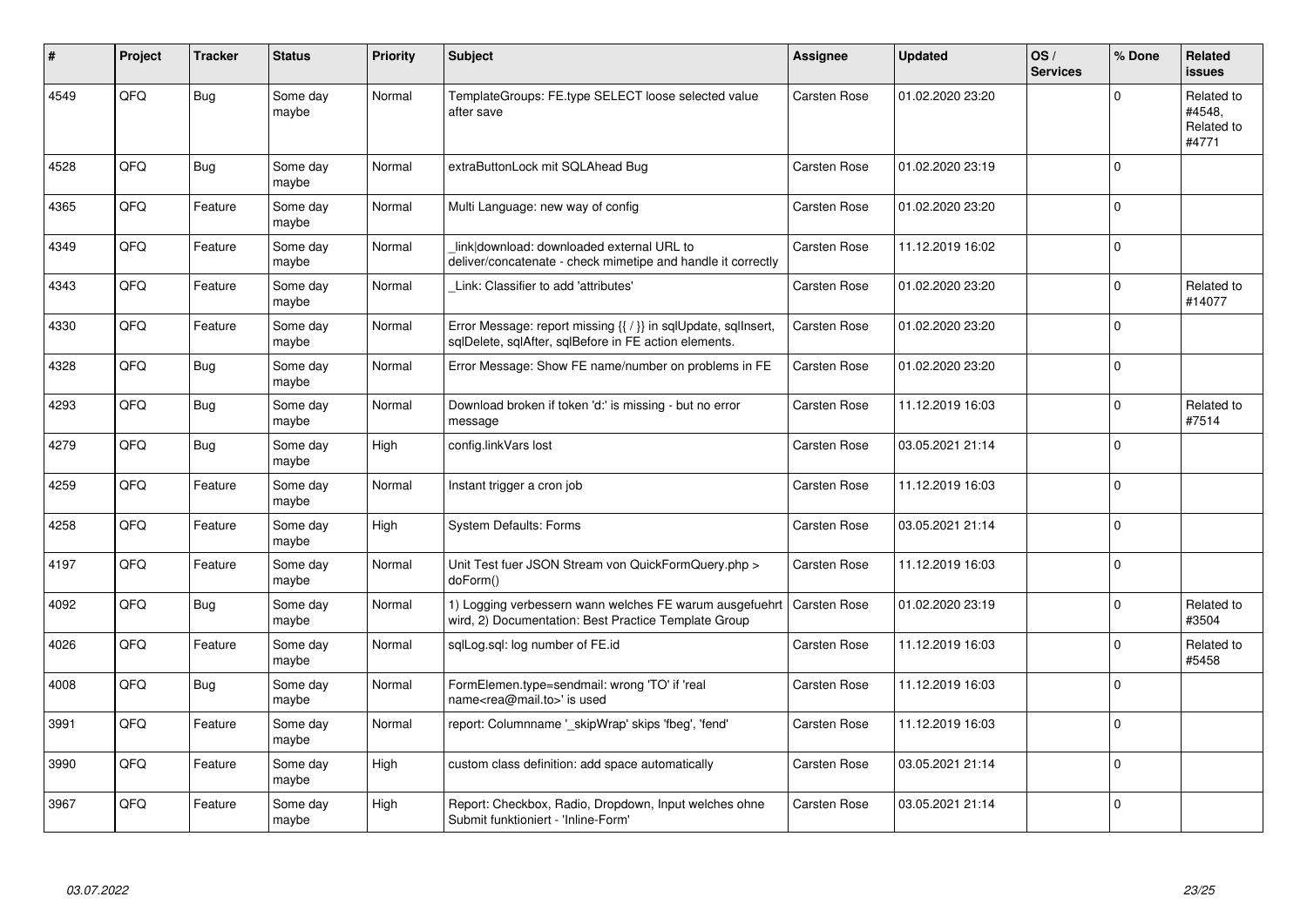| #    | Project | <b>Tracker</b> | <b>Status</b>     | <b>Priority</b> | <b>Subject</b>                                                                                                                               | <b>Assignee</b>     | <b>Updated</b>   | OS/<br><b>Services</b> | % Done      | Related<br><b>issues</b>                    |
|------|---------|----------------|-------------------|-----------------|----------------------------------------------------------------------------------------------------------------------------------------------|---------------------|------------------|------------------------|-------------|---------------------------------------------|
| 3947 | QFQ     | Feature        | Some day<br>maybe | Normal          | Attack detectect: logout current user                                                                                                        | Carsten Rose        | 11.12.2019 16:03 |                        | $\Omega$    | Related to<br>#5458,<br>Related to<br>#6299 |
| 3942 | QFQ     | Feature        | Some day<br>maybe | Normal          | Action Elemente: neu generierte IDs via FE weitergeben                                                                                       | Carsten Rose        | 11.12.2019 16:03 |                        | $\Omega$    | Related to<br>#3941                         |
| 3941 | QFQ     | Feature        | Some day<br>maybe | Normal          | sqlAfter: es sollten mehrere moeglich sein                                                                                                   | Carsten Rose        | 11.12.2019 16:03 |                        | $\Omega$    | Related to<br>#3942                         |
| 3905 | QFQ     | Feature        | Some day<br>maybe | Normal          | Documentation: Best Practice anhand eines Online<br>Bewerbungstools                                                                          | Carsten Rose        | 11.12.2019 16:03 |                        | $\mathbf 0$ |                                             |
| 3900 | QFQ     | Feature        | Some day<br>maybe | Normal          | Extend documentation of 'Copy / Paste'                                                                                                       | <b>Carsten Rose</b> | 11.12.2019 16:03 |                        | $\Omega$    | Related to<br>#3899                         |
| 3895 | QFQ     | Bug            | Some day<br>maybe | Normal          | typeahead pedantic: on lehrkredit Idap webpass - if only one<br>person is in dropdown, such person can't be selected                         | <b>Carsten Rose</b> | 11.12.2019 16:03 |                        | $\Omega$    |                                             |
| 3882 | QFQ     | Bug            | Some day<br>maybe | Normal          | templateGroup: disable 'add' if limit is reached - funktioniert<br>nicht wenn bereits records existierten                                    | <b>Carsten Rose</b> | 11.12.2019 16:03 |                        | $\Omega$    |                                             |
| 3877 | QFQ     | Feature        | Some day<br>maybe | Normal          | FormEditor: die Felder die aktuell nicht gebraucht werden<br>nur auf readonly/disabled setzen (nicht ausblenden > das<br>irritiert.          | Carsten Rose        | 11.12.2019 16:03 |                        | $\mathbf 0$ |                                             |
| 3848 | QFQ     | Feature        | Some day<br>maybe | High            | Antivirus check fuer Upload files in qfq?                                                                                                    | Carsten Rose        | 03.05.2021 21:14 |                        | $\Omega$    | Related to<br>#4131                         |
| 3811 | QFQ     | Bug            | Some day<br>maybe | Normal          | Dynamic Update: extraButtonInfo - Text aktualisieren                                                                                         | Carsten Rose        | 11.12.2019 16:03 |                        | $\Omega$    | Related to<br>#11517                        |
| 3750 | QFQ     | Bug            | Some day<br>maybe | Normal          | FE in a row: if one violates check, all are red                                                                                              | Carsten Rose        | 11.12.2019 16:03 |                        | $\Omega$    |                                             |
| 3708 | QFQ     | Feature        | Some day<br>maybe | Normal          | Form: input - 'specialchars', 'none'  gewisse tags erlauben,<br>andere verbieten                                                             | <b>Carsten Rose</b> | 11.12.2019 16:02 |                        | $\Omega$    | Related to<br>#14320                        |
| 3682 | QFQ     | Bug            | Some day<br>maybe | Normal          | Dynamic update: Radio buttons                                                                                                                | Carsten Rose        | 11.12.2019 16:02 |                        | $\mathbf 0$ |                                             |
| 3677 | QFQ     | Feature        | Some day<br>maybe | Normal          | wkhtmltopdf: FE User access prohibited, if client IP changes<br>- \$TYPO3_CONF_VARS[FE][lockIP]                                              | Carsten Rose        | 11.12.2019 16:02 |                        | $\Omega$    |                                             |
| 3666 | QFQ     | Feature        | Some day<br>maybe | Normal          | a) Performance Messung: mysql_real_escape_string() im<br>Vergleich zu str_replace(), b) doppeltes Aufrufen von<br>mysql_real_escape_string() | Carsten Rose        | 11.12.2019 16:02 |                        | $\Omega$    |                                             |
| 3588 | QFG     | <b>Bug</b>     | Some day<br>maybe | Normal          | templateGroup: versteckte Elemente werden weiterhin<br>gespeichert.                                                                          | Carsten Rose        | 11.12.2019 16:02 |                        | 0           |                                             |
| 3570 | QFQ     | <b>Bug</b>     | Some day<br>maybe | High            | Formular mit prmitnew permitEdit=Always wird nicht<br>aufgerufen (ist leer)                                                                  | Carsten Rose        | 03.05.2021 21:14 |                        | 0           |                                             |
| 3537 | QFQ     | Feature        | Some day<br>maybe | Low             | SHOW COLUMNS FROM tableName - Extend '{{!'<br>definition                                                                                     | Carsten Rose        | 11.12.2019 16:02 |                        | $\mathbf 0$ |                                             |